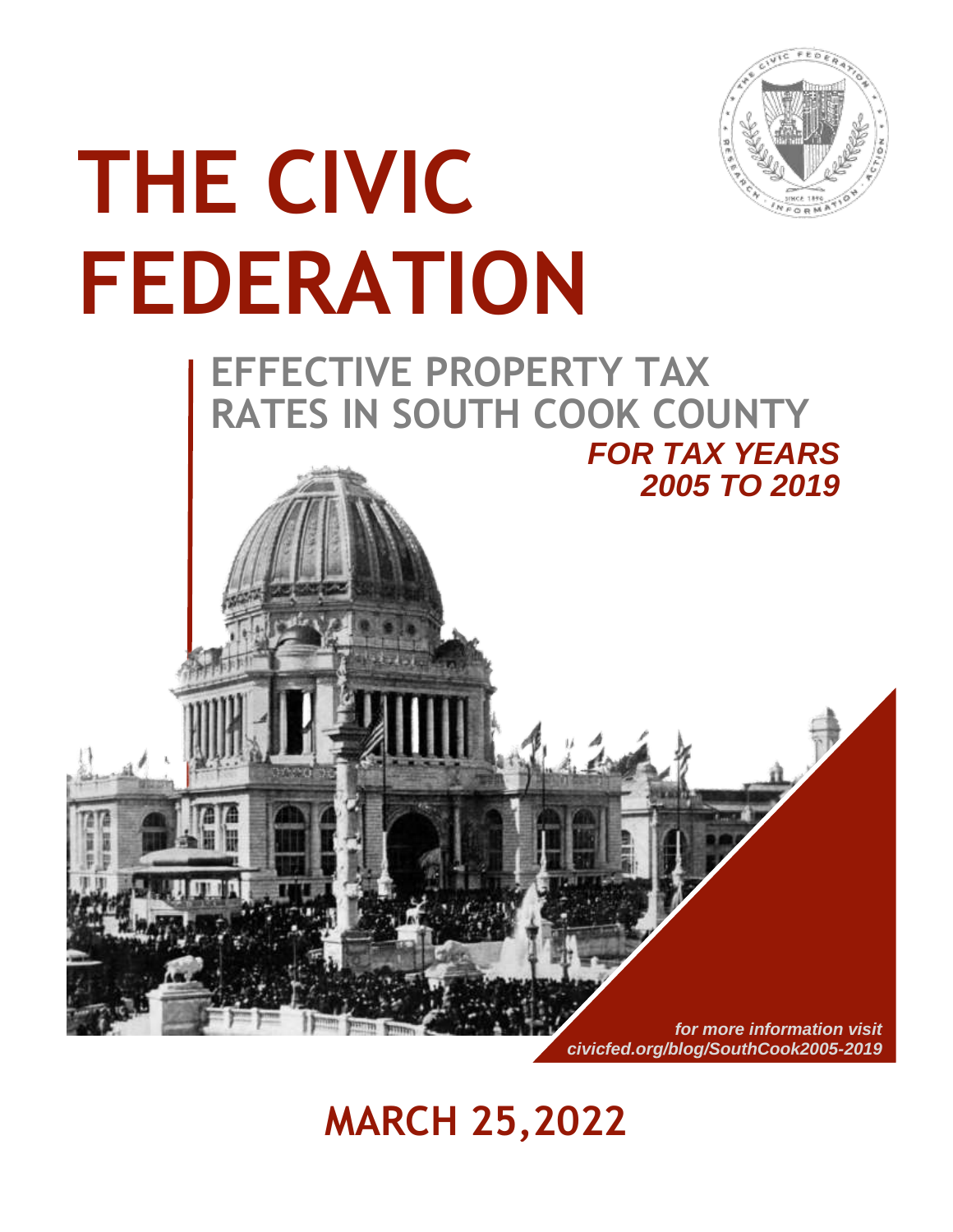# **TABLE OF CONTENTS**

| Highest and Lowest Residential Effective Tax Rates in 2005 and 2019 8     |  |
|---------------------------------------------------------------------------|--|
|                                                                           |  |
| Highest and Lowest Commercial Effective Tax Rates in 2019 versus 2005  12 |  |
|                                                                           |  |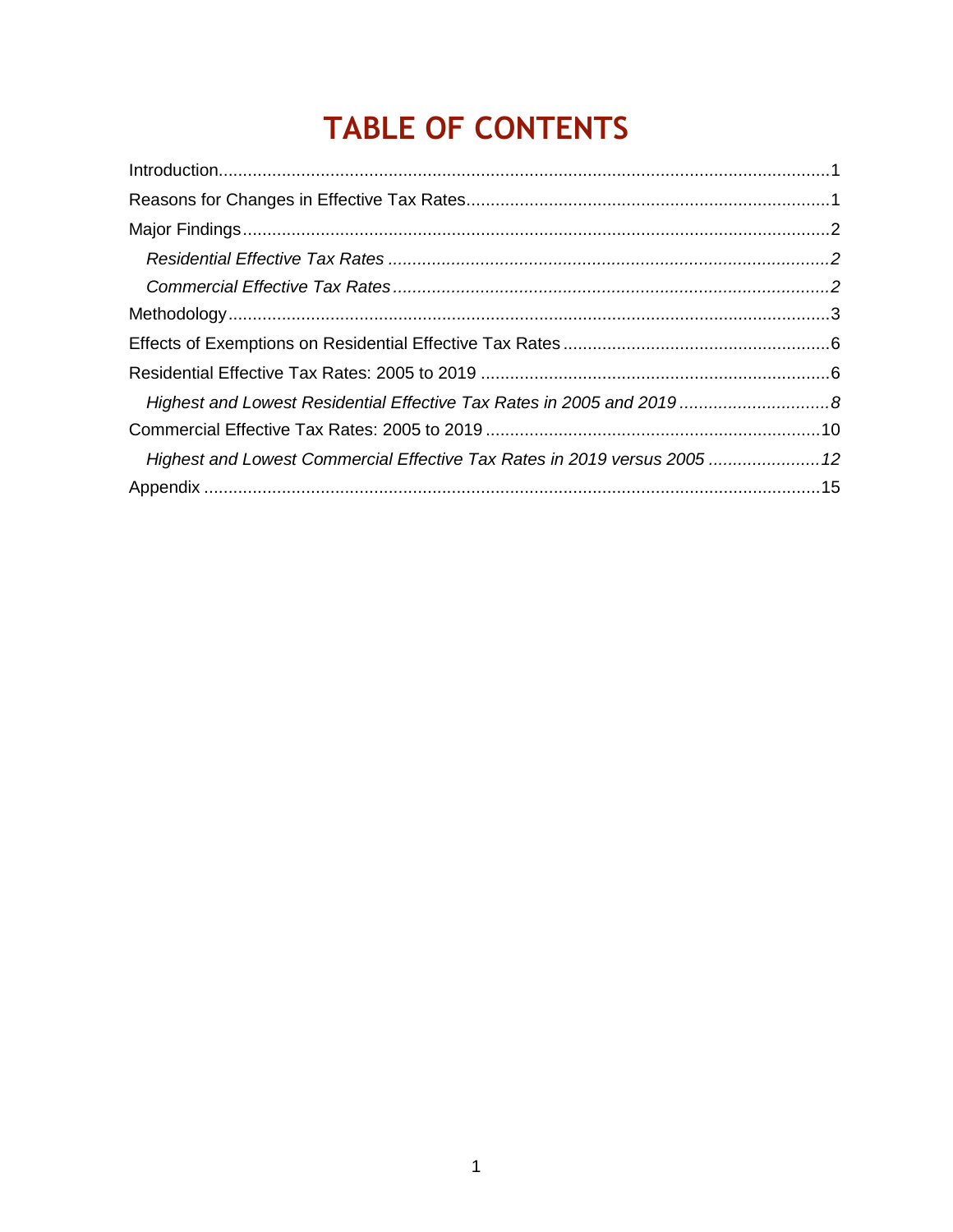## <span id="page-2-0"></span>**INTRODUCTION**

This report presents information on residential and commercial effective property tax rates in south Cook County municipalities in tax years 2005, 2008, 2011, 2014, 2017 and 2019. These 84 municipalities are all located in the South Cook County Assessment Triad.<sup>1</sup> The report also compares these effective tax rates to those for the City of Chicago in these selected years.

Effective property tax rates are a measure of property tax burden for homeowners and businesses. They translate the tax rates on property tax bills into "effective" rates that reflect the percentage of full market value that a property owed in taxes for a given year. More specifically, multiplying the market value of a home or business property by the applicable effective tax rate provides an estimate of the property taxes due on that property in a given tax year. For example, a property with a market value of \$300,000 and an effective tax rate of 2% would have an estimated property tax liability of \$6,000.

By standardizing the expression of property tax burdens, effective property tax rates provide a method of comparing average property tax burdens in different areas over time. However, these are estimates for the purpose of broad comparison rather than precise expressions of tax burden on specific properties.

Effective property tax rates should be regarded only as estimates for several reasons:

- 1. There are multiple property tax rates within each municipality, and the effective rate calculated in this report is a representative sample showing only one of those tax rates.
- 2. Effective property tax rates for residential properties do not include homestead, senior or other exemptions. (See explanation of exemptions below).
- 3. The effective tax rate calculations utilize information on the median level of assessment within a given geographical area. While a property is likely to be near the median level of assessment, the actual level of assessment for any given property could be greater or lesser than the median.

It is also important to recognize that a decreasing effective tax rate does not necessarily translate into decreased tax liabilities. A property owner whose property is appreciating in value may experience annual property tax increases despite a decreasing effective tax rate.

# <span id="page-2-1"></span>**REASONS FOR CHANGES IN EFFECTIVE TAX RATES**

Changes in effective tax rates over time are due to changing actual composite tax rates, changing median levels of assessment, or both.

For example, Orland Park's actual composite property tax rate for tax code 28011 (School District #135) increased from 7.629% in 2005 to 9.413% in 2019. Over the same time period, the median level of assessment as calculated by the Illinois Department of Revenue decreased from 9.64% to 9.02% for residential properties or 6.43% and fell by a greater amount for commercial properties, declining from 23.41% to 20.34% or 13.11%.<sup>2</sup>

The larger decrease in the commercial property median level of assessment produced an **increase** in the estimated effective tax rate for commercial properties from 4.88% to 5.58%, which is a 14.4%

 <sup>1</sup> Cook County is divided into three districts (or "triads") for the purpose of property assessment: City of Chicago, north/northwest suburbs and south/southwest suburbs. See the Appendix for a map of the Cook County reassessment districts.

<sup>2</sup> See the Illinois Department of Revenue's Assessment Level Ratios, available at [https://www2.illinois.gov/rev/research/taxstats/PropertyTaxStatistics/Pages/default.aspx.](https://www2.illinois.gov/rev/research/taxstats/PropertyTaxStatistics/Pages/default.aspx)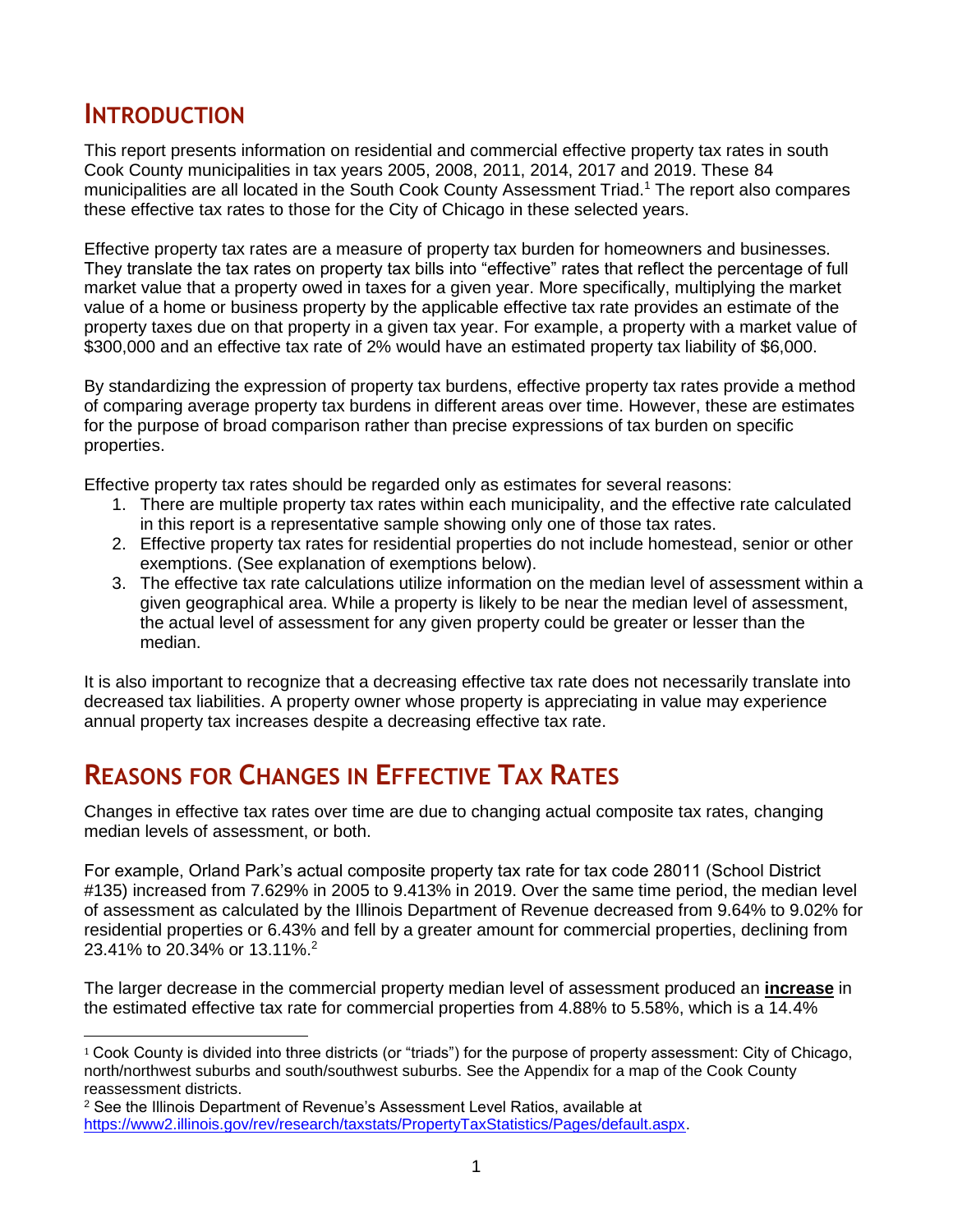increase. At the same time, the smaller decrease in the residential property median level of assessment produced an **increase** in the estimated effective tax rate from 2.01% to 2.48% or a 23.2% increase, as the tax burden shifted from commercial to residential properties. In Cook County, changes in the equalization factor can also impact effective tax rates.<sup>3</sup>

# <span id="page-3-0"></span>**MAJOR FINDINGS**

The major findings of this report are summarized here for both residential and commercial effective tax rate calculations for the 84 municipalities in the South Triad as well as the City of Chicago.

There have not been enough sales of industrial property in Cook County's South Triad reassessment district for the Illinois Department of Revenue to compute industrial median levels of assessment in tax years 2008, 2014, 2017 and 2019. As a result, the data are incomplete for this sector, and the Civic Federation has not computed effective industrial property tax rates for any of the years in this study.

#### <span id="page-3-1"></span>**Residential Effective Tax Rates**

- The Village of Ford Heights reported the highest effective residential tax rates in both 2019 and 2005, at 8.74% and 4.32%, respectively.
- The Village of Burr Ridge had the lowest effective tax rates in 2019 and 2005, at 1.74% and 1.30%, respectively.
- The City of Chicago had lower effective tax rates in 2019 than all South Cook County municipalities except Burr Ridge in 2019, when its rate was 1.77%, and all but Hinsdale, Countryside and Burr Ridge in 2005, when its rate was 1.45%.
- In 2019, a majority of the 85 municipalities–52 in total–had effective residential tax rates between 2.00% and 4.00%.
	- $\circ$  22 municipalities had effective property tax rates between 4.00% and 6.00%.
	- $\circ$  Only four municipalities had tax rates lower than 2.00%: Western Springs (1.97%), Hinsdale (1.80%), Chicago (1.77%) and Burr Ridge (1.74%).
	- $\circ$  The median effective property tax rate was 3.45%.
- Between 2005 and 2019, a plurality of municipalities, or 34 of the 85 reviewed, reported increases between 50.0% and 70.0%.
	- $\circ$  Nine municipalities had percentage change increase in excess of 100.0%: South Chicago Heights (130.11%), Riverdale (122.33%), Hazel Crest 114.62%), Phoenix (114.31%), Country Club Hills (111.88%), Dolton (108.93%), Thornton (107.98%) Park Forest (107.06%) and Ford Heights (102.09%).
	- $\circ$  Only four municipalities had increases between 20.0% and 30.0%: Flossmoor (21.71%), Chicago (21.85%), Orland Park (23.22%) and Orland Hills (29.93%).
	- $\circ$  Cicero was the only municipality reporting a percentage increase below 20.0%, at 18.43%.
	- o The median percentage increase in residential effective tax rates was 59.60%.

#### <span id="page-3-2"></span>**Commercial Effective Tax Rates**

- The Village of Ford Heights reported the highest effective commercial tax rates in both 2019 and 2005, at 19.19% and 11.43%, respectively.
- The City of Chicago had the lowest commercial effective tax rate in 2005, at 2.37%. In 2019, the village of Burr Ridge had the lowest rate at 4.14%.
- In 2019, 38 of the municipalities reported rates between 4.00% and 8.00%.

 $\overline{a}$ <sup>3</sup> The collar counties' equalization factors do not generally change significantly from year to year because they do not set different property tax assessment levels for different types of property. Cook County is the only county in Illinois that uses differential assessment, also known as classification.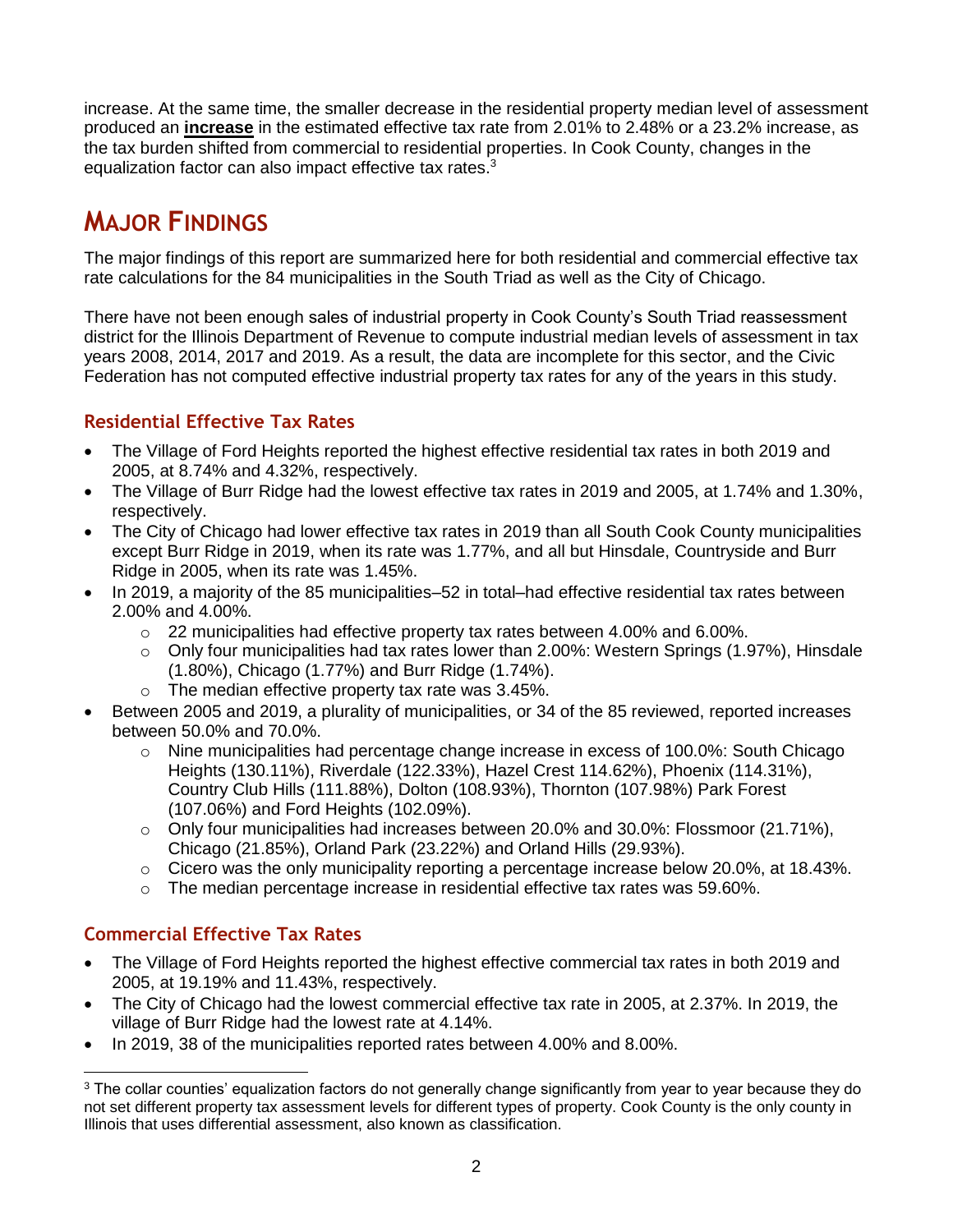- $\circ$  A second group of 36 municipalities, 42.35% of the total, reported rates between 8.00% and 12.00%.
- o Six jurisdictions—Ford Heights (19.19%), Riverdale (19.18%), Park Forest (18.26%), Dolton (17.83%), Phoenix (17.34%) and Harvey (16.49%)—had rates in excess of 16.0%.
- o The Village of Burr Ridge had the lowest rate at 4.14%.
- o The median commercial effective property tax rate was 8.26%.
- Between 2005 and 2019, a majority of the municipalities—46 in all—experienced commercial effective tax rate percentage increases of 30.0% to 60.0%.
	- $\circ$  The percentage change exceeded 90.0% in nine jurisdictions: Riverdale (116.81%), Phoenix (108.99%), Dolton (103.74%), Park Forest (103.73%), Thornton (102.82%), Hazel Crest (102.03%), Country Club Hills (99.45%), South Holland (91.79%) and South Chicago Heights (91.08%).
	- $\circ$  The Village of Orland Park reported the lowest percentage increase, at 14.42%.
	- o In this period Chicago had a 78.29% tax rate increase.
	- $\circ$  The median percentage increase in commercial effective tax rates was 50.88%.

## <span id="page-4-0"></span>**METHODOLOGY**

The effective tax rates calculated in this report are based on data from the Illinois Department of Revenue and the Clerk of Cook County. County Clerks calculate the composite property tax rates for each tax code within the county. The Illinois Department of Revenue calculates the equalization factor for each county as well as the median levels of assessment.

The equalization factor is a multiplier that is applied to all assessed values in a county to ensure that the total equalized assessed value of the county equals 33⅓% of fair market value.<sup>4</sup> The application of the multiplier is known as inter-county equalization. All counties, including Cook, are required to undergo equalization to ensure that the total value of real property is 33¼% of market value.<sup>5</sup>

The Department of Revenue collects data on property sales and calculates the ratio of assessed values to sales values. A median assessment/sales ratio is computed, as well as an adjusted median ratio if additional data is submitted by the County Assessor after the initial data was collected. This median ratio is commonly referred to as the "median level of assessment."

For every county except Cook, the median level of assessment is for all types of property. For Cook County, which classifies property by type for real estate tax purposes, separate medians are computed for different classes of property. The Cook County real estate classification ordinance requires that residential (Class 2) properties be assessed at 10% and commercial (Class 5a) and industrial (Class 5b) properties at 25% of market value beginning in tax year 2009.<sup>6</sup> One result of this change was to bring the ordinance levels of assessment closer to the median levels of assessment computed in the Illinois Department of Revenue's assessment/sales ratio studies. In the past, median levels of assessment diverged significantly from the ordinance levels due to underassessment, including reductions by the Assessor and the Board of Review.

Special note should be taken that the Department of Revenue's ratio studies indicate a high coefficient of dispersion for commercial and industrial assessments, which means there is likely to be wide

<sup>4</sup> Equalization is necessary for the fair implementation of certain state statutes, including those related to education, transportation and other grants. See the Civic Federation's "The Cook County Property Assessment Process: A Primer on Assessment, Classification, Equalization, and Property Tax Exemptions" available at www.civicfed.org.

<sup>5</sup> 35 ILCS 200/9-210.

<sup>6</sup> Cook County ordinance 08-O-51. Previous levels were 16% for Class 2, 38% for Class 5a and 36% for Class 5b.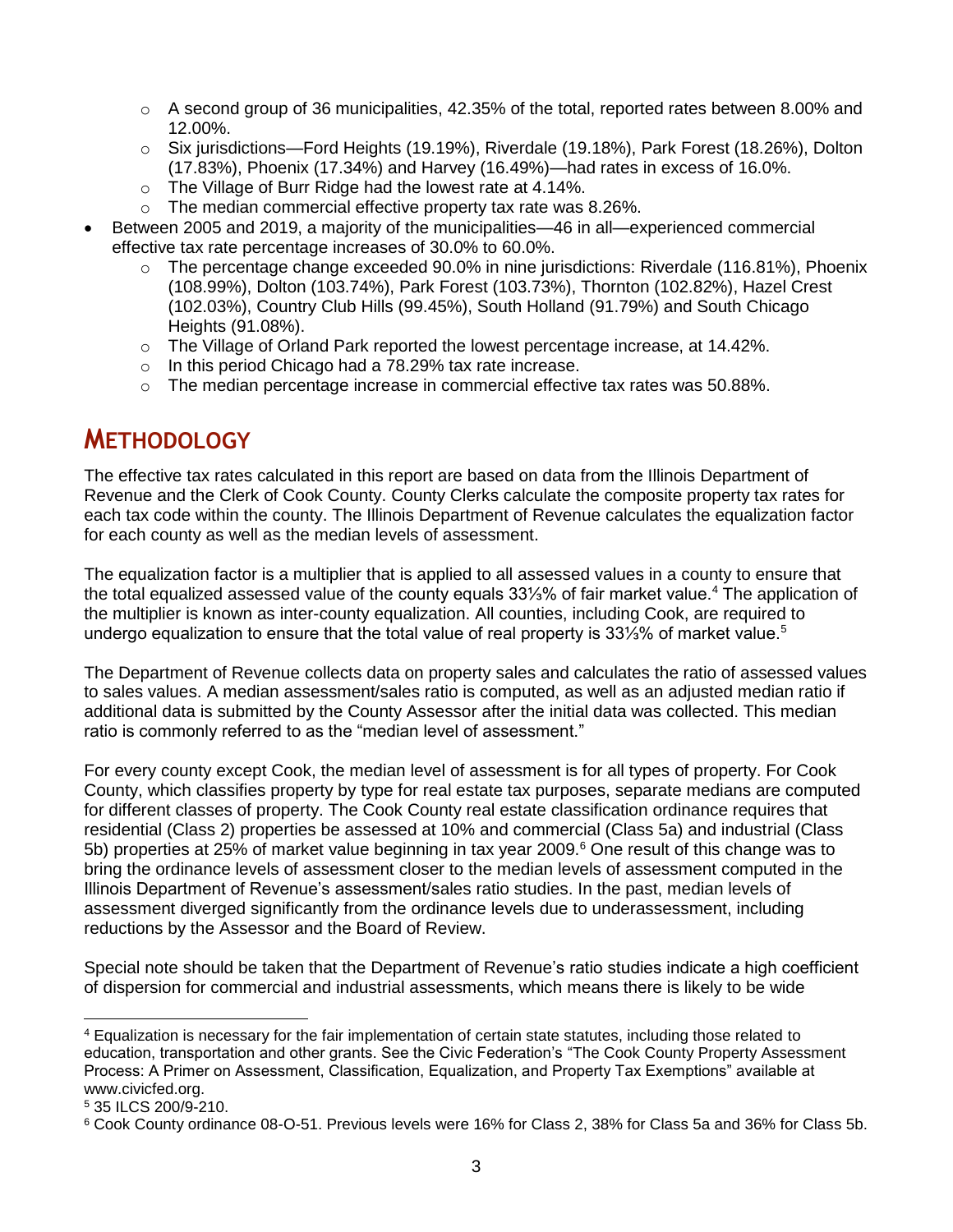variation within each of these classes from the calculated median for individual properties whose reported sale prices were included in the study.

To calculate effective tax rates, the median level of assessment is multiplied by the equalization factor to approximate the percentage of a property's total value that is taxed. This percentage is then multiplied by the actual composite tax rate to produce the effective tax rate. The adjusted median level of assessment is used when it is available in the Department of Revenue data. The median level of assessment for the most specific geographic area is also used when it is available. Therefore, township median levels of assessment are used unless they are unavailable, in which case the median level of assessment for the whole reassessment triad is used.

There have not been enough sales of industrial property in Cook County's South Triad reassessment district for the Illinois Department of Revenue to compute industrial median levels of assessment in tax years 2008, 2014, 2017 and 2019. As a result, the data are incomplete for this sector and the Civic Federation has not computed effective industrial property tax rates for any of the years in this study.

This study provides effective tax rates for selected tax codes<sup>7</sup> in 85 municipalities in the South Cook County assessment triad for tax years 2005, 2008, 2011, 2014, 2017 and 2019. These municipalities are listed in the table below. Except for 2019, each of these tax years is a year in which the properties

 $\overline{a}$ 

<sup>&</sup>lt;sup>7</sup> Property tax codes report a composite property tax rate per parcel; this is the aggregate property tax rate for all taxing bodies levying property taxes on that parcel. Municipalities commonly include a number of tax codes.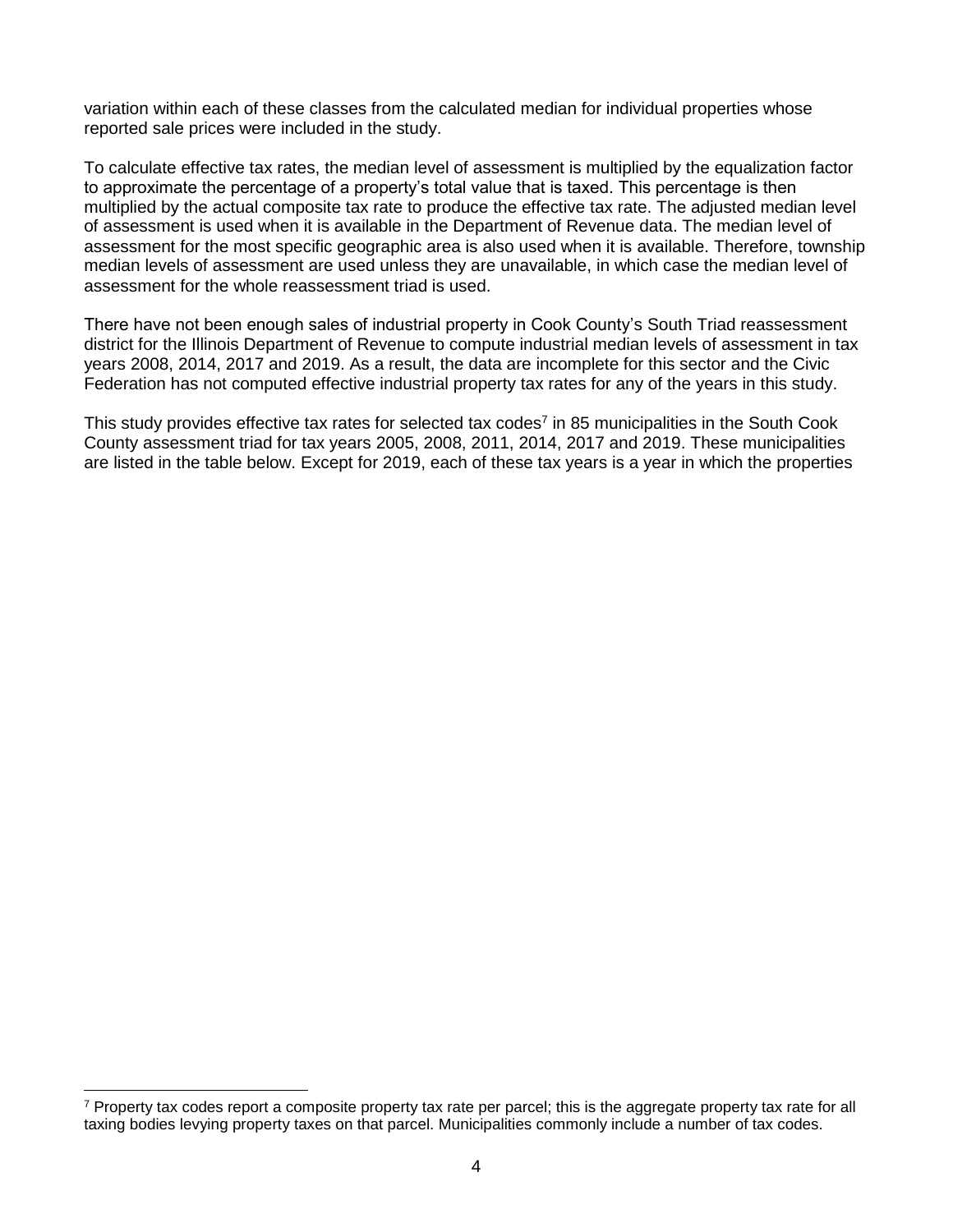in the south Cook triad are reassessed. Tax year 2019 is included in this study because it is the last year for which complete information is available to calculate effective tax rates.

|                           |                         | <u>IVIUNICIPALITIES IN SUUTH CUUN CUUNTI ASSESSIVIENT</u> | INIAD                   |
|---------------------------|-------------------------|-----------------------------------------------------------|-------------------------|
| Berwyn Township           | Lyons Township          | Proviso Township                                          | Thornton Township       |
| Berwyn                    | Countryside             | <b>Melrose Park</b>                                       | <b>Burnham</b>          |
|                           | <b>Bedford Park</b>     | <b>Stone Park</b>                                         | <b>Calumet City</b>     |
| <b>Bloom Township</b>     | Mc Cook                 | Maywood                                                   | <b>Dolton</b>           |
| Glenwood                  | Bridgeview              | <b>Hillside</b>                                           | Riverdale               |
| Homewood                  | Justice                 | Bellwood                                                  | Dixmoor                 |
| South Chicago Heights     | La Grange               | <b>Broadview</b>                                          | Harvey                  |
| Ford Heights              | <b>Western Springs</b>  | Westchester                                               | Phoenix                 |
| Lynwood                   | Summit                  | Berkeley                                                  | South Holland           |
| Chicago Heights           | Hinsdale                | La Grange Park                                            | <b>East Hazel Crest</b> |
| Sauk Village              | <b>Willow Springs</b>   | <b>Brookfield</b>                                         | Thornton                |
| Steger                    | Hodgkins                | Northlake                                                 | Lansing                 |
|                           | <b>Indian Head Park</b> | <b>Forest Park</b>                                        |                         |
|                           | Lyons                   |                                                           |                         |
|                           | <b>Burr Ridge</b>       |                                                           |                         |
| <b>Bremen Township</b>    | Oak Park Township       | <b>Rich Township</b>                                      | Worth Township          |
| <b>Robbins</b>            | Oak Park                | Olympia Fields                                            | Evergreen Park          |
| Posen                     |                         | Matteson                                                  | Merrionette Park        |
| Midlothian                |                         | <b>Richton Park</b>                                       | Oak Lawn                |
| Markham                   | Orland Township         | Park Forest                                               | Chicago Ridge           |
| <b>Hazel Crest</b>        | <b>Orland Park</b>      |                                                           | Worth                   |
| <b>Country Club Hills</b> | <b>Tinley Park</b>      | <b>River Forest Township</b>                              | Alsip                   |
| Oak Forest                | <b>Orland Hills</b>     | <b>River Forest</b>                                       | <b>Blue Island</b>      |
|                           |                         |                                                           | Hometown                |
|                           |                         |                                                           | Crestwood               |
|                           |                         |                                                           |                         |
| <b>Calumet Township</b>   | Palos Township          | <b>Riverside Township</b>                                 |                         |
| <b>Calumet Park</b>       | Palos Park              | North Riverside                                           |                         |
|                           | <b>Hickory Hills</b>    | Riverside                                                 |                         |
| Cicero Township           | Palos Heights           |                                                           |                         |
| Cicero                    | Palos Hills             |                                                           |                         |
| Lemont Township           |                         | <b>Stickney Township</b>                                  |                         |
| Lemont                    |                         | <b>Burbank</b>                                            |                         |
|                           |                         | <b>Forest View</b>                                        |                         |
|                           |                         | Stickney                                                  |                         |

#### **MUNICIPALITIES IN SOUTH COOK COUNTY ASSESSMENT TRIAD**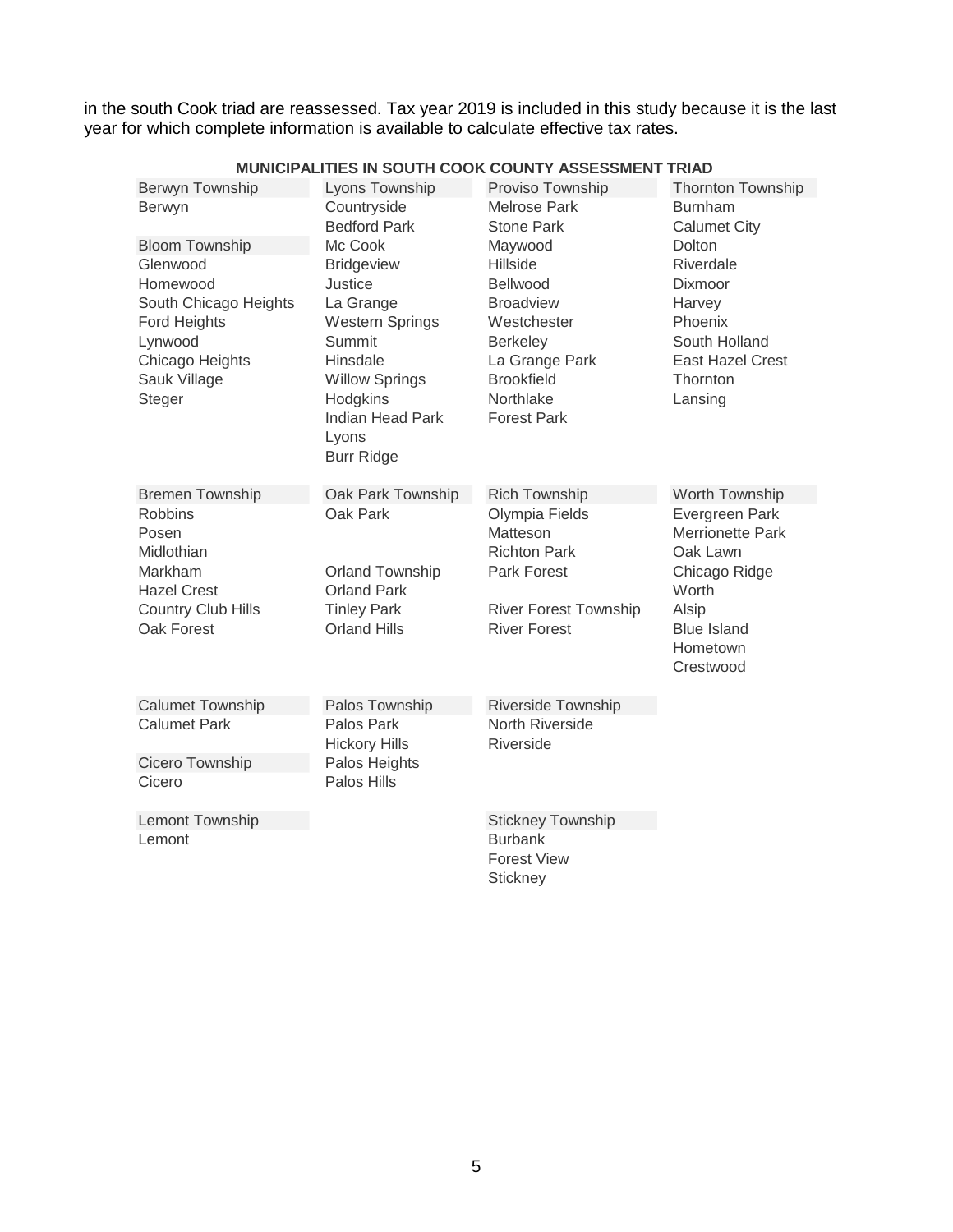# <span id="page-7-0"></span>**EFFECTS OF EXEMPTIONS ON RESIDENTIAL EFFECTIVE TAX RATES**

Property tax exemptions available to eligible homeowners reduce the taxable value of their property. Exemptions lower the estimated effective tax rate of a homestead property by varying amounts depending on the market value and exemption value. For example, the 2019 effective tax rate for an Orland Park residential property not eligible for exemptions is **2.48%** of full market value. The examples below show how that rate will differ for individual exemption-eligible homesteads depending on their 2019 market value and exemption value.<sup>8</sup> However, the Civic Federation cannot incorporate *homestead exemptions into its calculations of effective tax rates because our calculation of effective rates does not evaluate individual properties, but instead uses aggregate estimates*.

Other studies of effective tax rates, such as those produced periodically by the Taxpayers' Federation of Illinois, use hypothetical home values to calculate effective tax rates for different municipalities and are therefore able to incorporate homestead exemptions into their analysis.<sup>9</sup>

The following are several examples of effective tax rates after accounting for exemptions.

- **\$300,000** Orland Park home receiving the maximum \$10,000 Homeowner Exemption: Effective Tax Rate **2.16%**.
- **\$300,000** Orland Park home receiving a Senior Citizen Exemption (\$8,000) and the maximum \$10,000 Homeowner Exemption: Effective Tax Rate **1.91%**.
- **\$400,000** Orland Park home receiving a Senior Citizen Exemption (\$8,000) and the maximum \$10,000 Homeowner Exemption: Effective Tax Rate **2.12%**.
- **\$200,000** Orland Park home receiving a Senior Citizen Exemption (\$8,000) and the maximum \$10,000 Homeowner Exemption: Effective Tax Rate **1.77%**.

## <span id="page-7-1"></span>**RESIDENTIAL EFFECTIVE TAX RATES: 2005 TO 2019**

 $\overline{a}$ 

The following charts illustrate residential effective tax rates in the South Cook County assessment triad for municipalities and Chicago between tax year 2005 and 2019. Complete information for all municipalities for all tax years evaluated can be found in Appendices One and Two.

The first chart is a histogram showing the distribution of 2019 residential effective tax rates. Each bar shows how many municipalities fell within a certain range of effective tax rates. A histogram is used here because it is helpful to understand visually how common different levels of effective tax rates are across the Cook County southland. The most common range of effective tax rates, for example, is easily seen in the graph below to be the 2.8% to 3.5% range with 28 municipalities clustered there. It is also easy to identify outliers. Only one municipality, Ford Heights, had a rate above 8.00%, at 8.74% and six had a rate below 2.1%, including the four lowest under 2.0%: Western Springs (1.97%), Hinsdale (1.80%), Chicago (1.77%) and Burr Ridge (1.74%). Fifty-three of the municipalities, or 62.3%

<sup>&</sup>lt;sup>8</sup> Public Act 100-0401, signed into law on August 25, 2017 increased the homeowner exemption in Cook County to \$10,000 from \$7,000 and the senior citizen exemption to \$8,000 from \$5,000 beginning in tax year 2017 for taxes payable in 2018. In all other counties the senior citizen exemption is \$5,000 and the homeowner exemption is \$6,000.

<sup>9</sup> See Taxpayers' Federation of Illinois March 2018 Tax Facts, "Effective Property Tax Rates for 89 Illinois Municipalities," Available at: [https://www.illinoistax.org/wp-content/uploads/2018/05/16\\_March2018TaxFactsnew.pdf](https://www.illinoistax.org/wp-content/uploads/2018/05/16_March2018TaxFactsnew.pdf)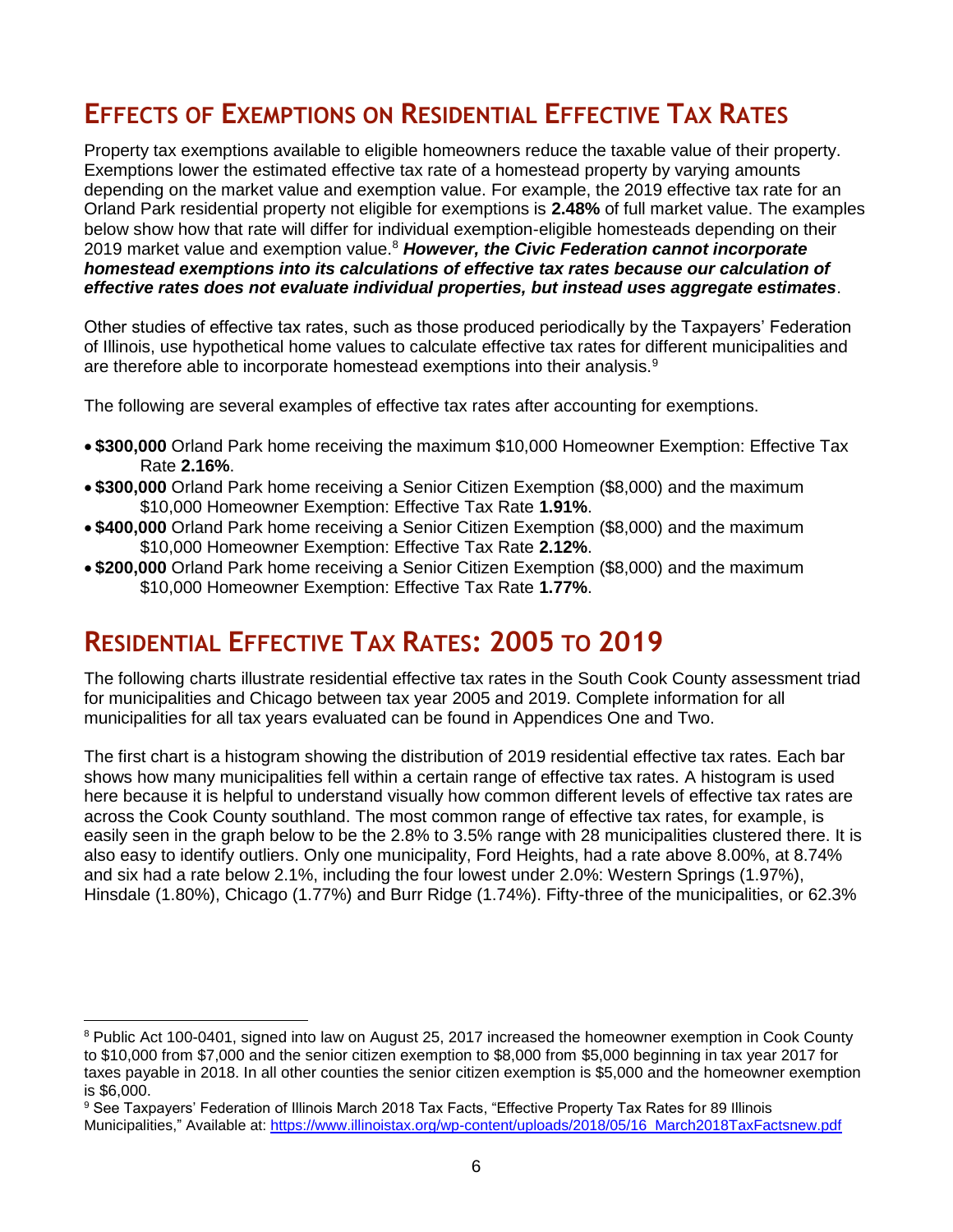of the 85 municipalities, had rates between 2.1% and 4.2%. Another 10 municipalities, 22.3% of the total, had rates between 4.2% and 6.3%. The median effective property tax rate was 3.45%.

The histograms in this report are shown without spaces between the bars to differentiate them from the bar charts.



**Distribution of 2019 Residential Effective Property Tax Rates** 

The second histogram shows the distribution of the **percentage increase** in residential effective tax rates between tax year 2005 and tax year 2019. The percentage change exceeded 100.0% in nine jurisdictions: South Chicago Heights (130.1%), Riverdale (122.3%), Hazel Crest 114.6%), Phoenix (114.3%), Country Club Hills (111.9%), Dolton (108.9%), Thornton (108.0%), Park Forest (107.1%) and Ford Heights (102.1%).

The largest grouping of municipalities, or 22 of the total, reported increases between 49.2% and 61.5% over the 2005-2019 period.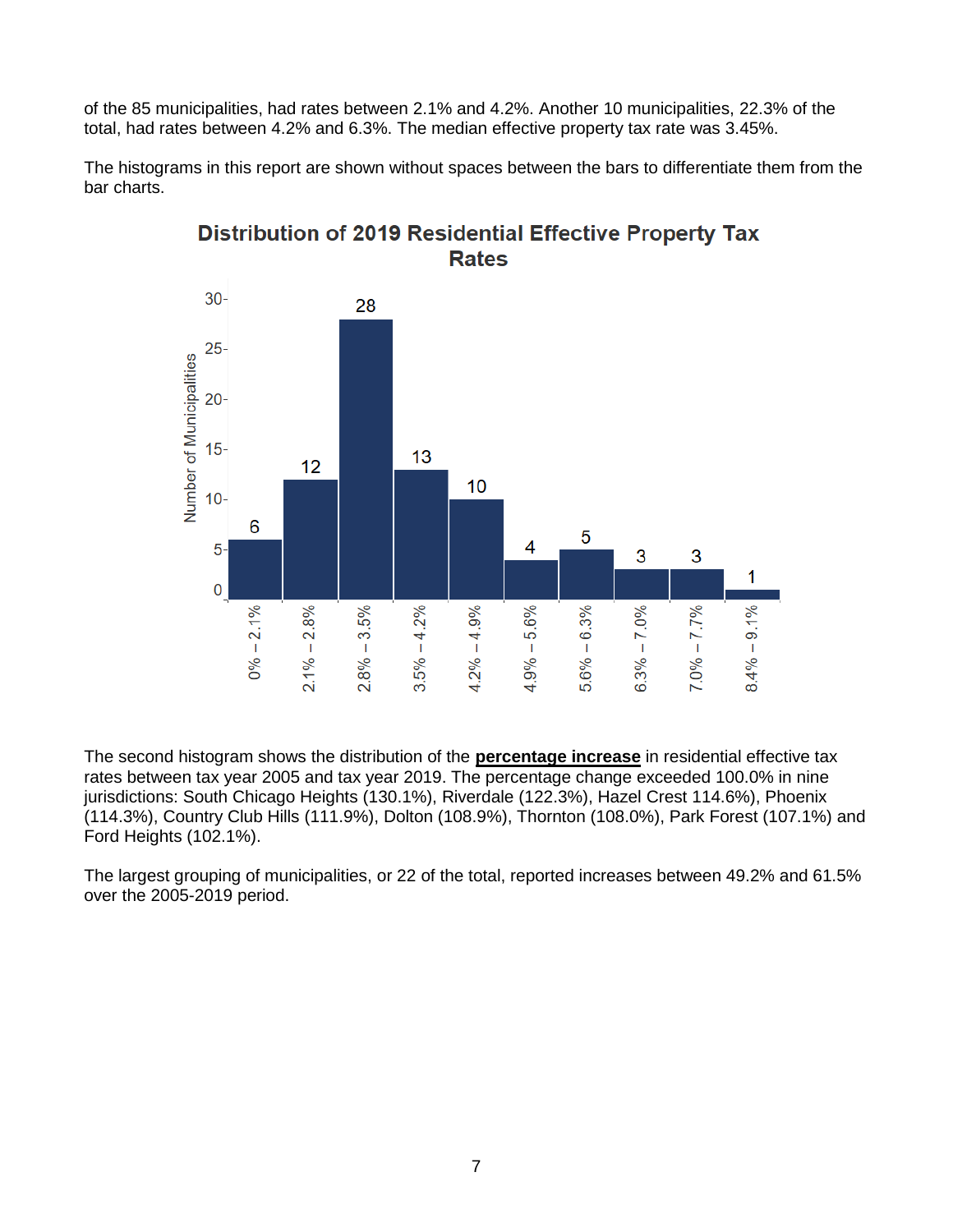Only four municipalities had increases of less than 25.0%: Orland Park (23.2%), Chicago (21.9%), Flossmoor (21.7%), and Cicero (18.3%). The median percentage increase was 59.6%.



**Distribution of Change in Residential Effective Property Tax Rates 2005-2019** 

#### <span id="page-9-0"></span>**Highest and Lowest Residential Effective Tax Rates in 2005 and 2019**

The ten municipalities with the highest residential effective tax rates in 2005 and 2019 are shown in the bar charts below. Ford Heights reported the highest effective tax rates in both 2005 and 2019, at 4.32% and 8.74%, respectively. The list of the highest 10 included nine communities in both years: Ford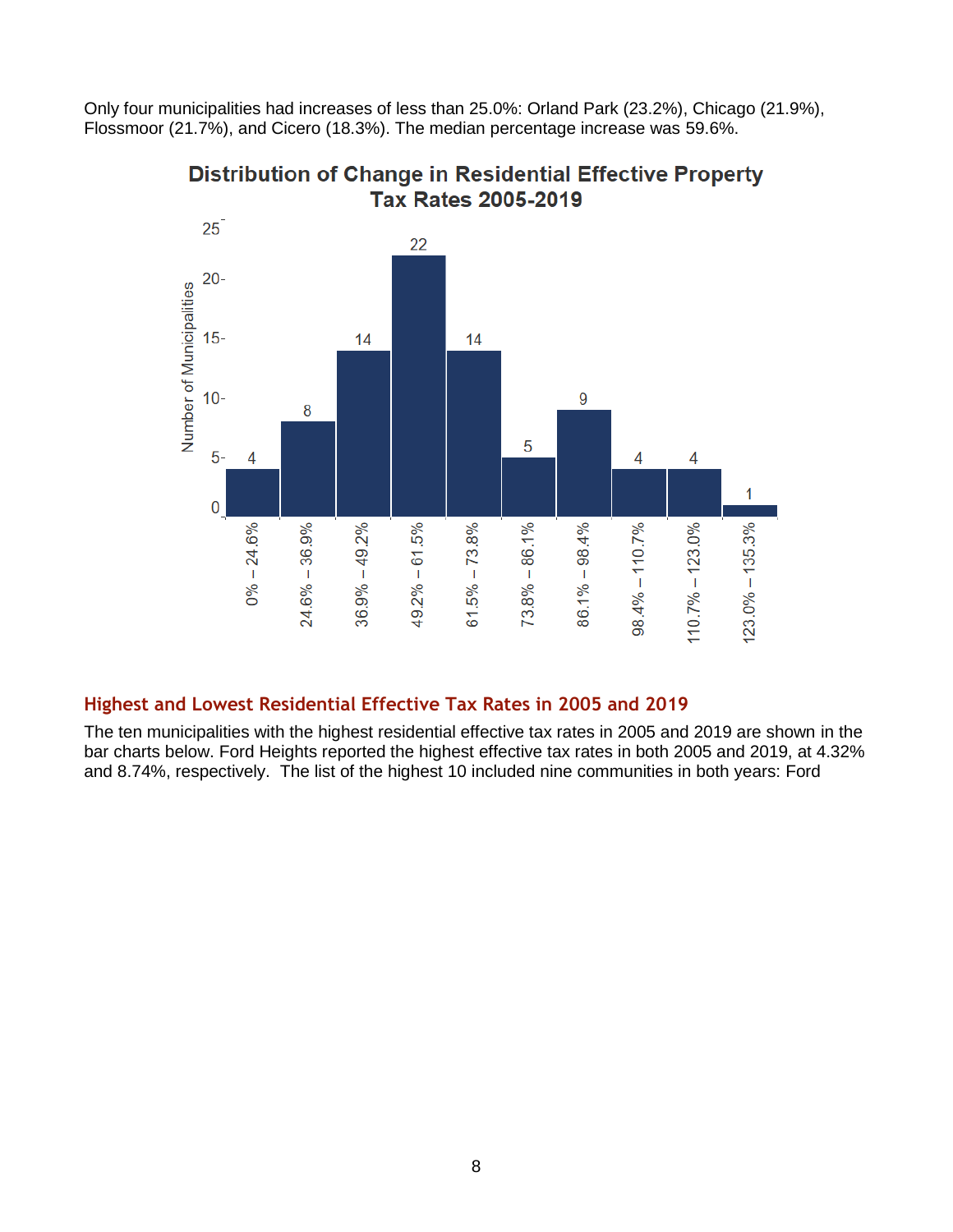Heights, Park Forest, Harvey, Riverdale, Dolton, Phoenix, Calumet City, Country Club Hills and South Holland.



#### **Highest 10 Residential Effective Property Tax Rates in 2005**

#### **Highest 10 Residential Effective Property Tax Rates in 2019**



The Village of Burr Ridge had the lowest residential effective tax rates of the 85 municipalities analyzed in both 2005 (1.30%) and 2019 (1.74%). The same ten municipalities had the lowest effective residential tax rates in both 2005 and 2019.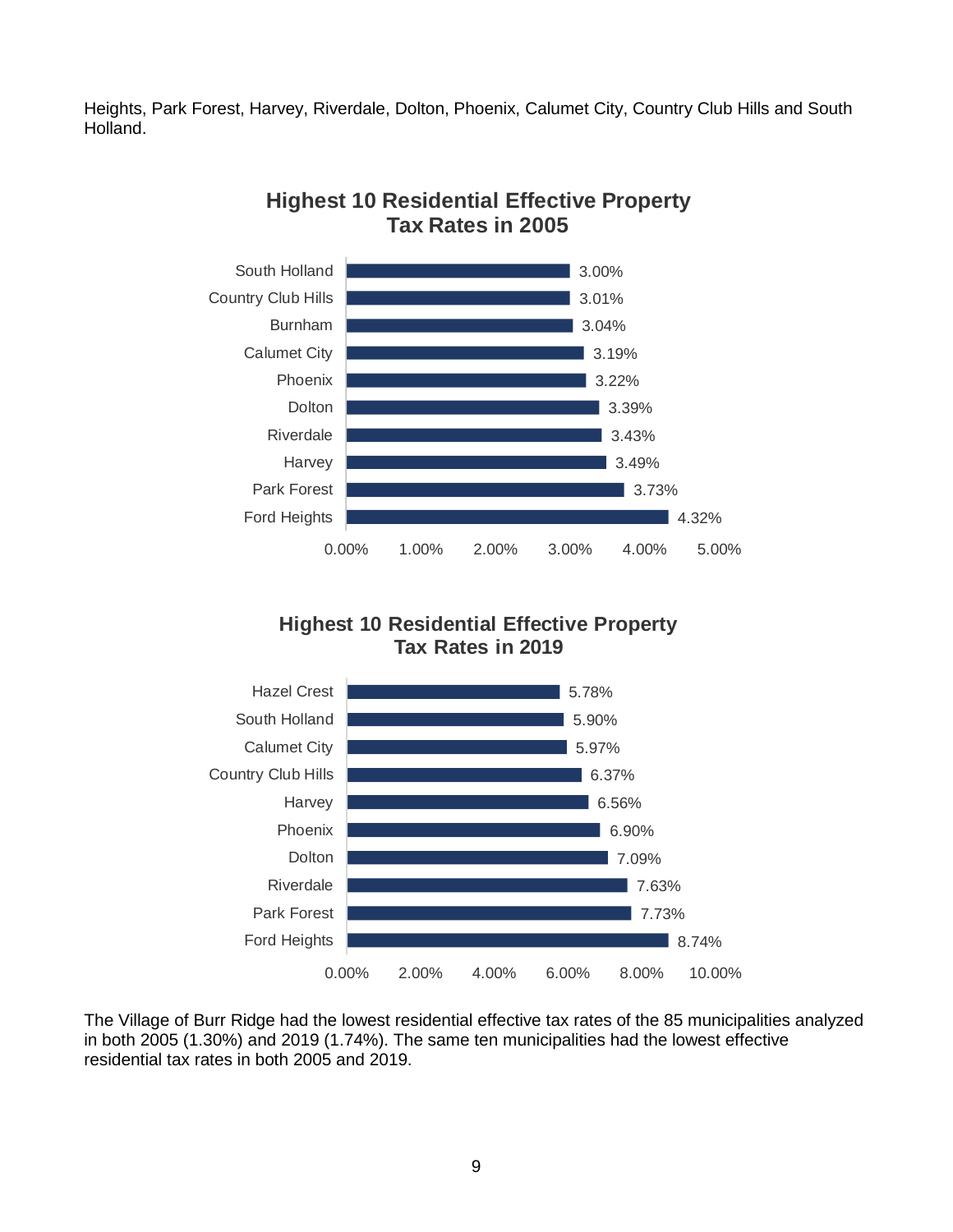

### **Lowest 10 Residential Effective Property Tax Rates in 2005**

#### **Lowest 10 Residential Effective Property Tax Rates in 2019**



# <span id="page-11-0"></span>**COMMERCIAL EFFECTIVE TAX RATES: 2005 TO 2019**

The next four charts show commercial effective tax rates in South Cook County assessment triad municipalities and the City of Chicago between tax year 2005 and 2019. Complete information for all municipalities for all tax years evaluated can be found in Appendices Three and Four.

The first chart is a histogram showing the distribution of 2019 commercial effective tax rates. Each bar shows how many municipalities fell within a certain range of effective tax rates. A histogram is used here because it is helpful to understand visually how common different levels of effective tax rates are across the Cook County southland. The most common range of effective tax rates, for example, is easily seen in the graph below to be the 6.4% to 8.0% range with 21 municipalities clustered there. It is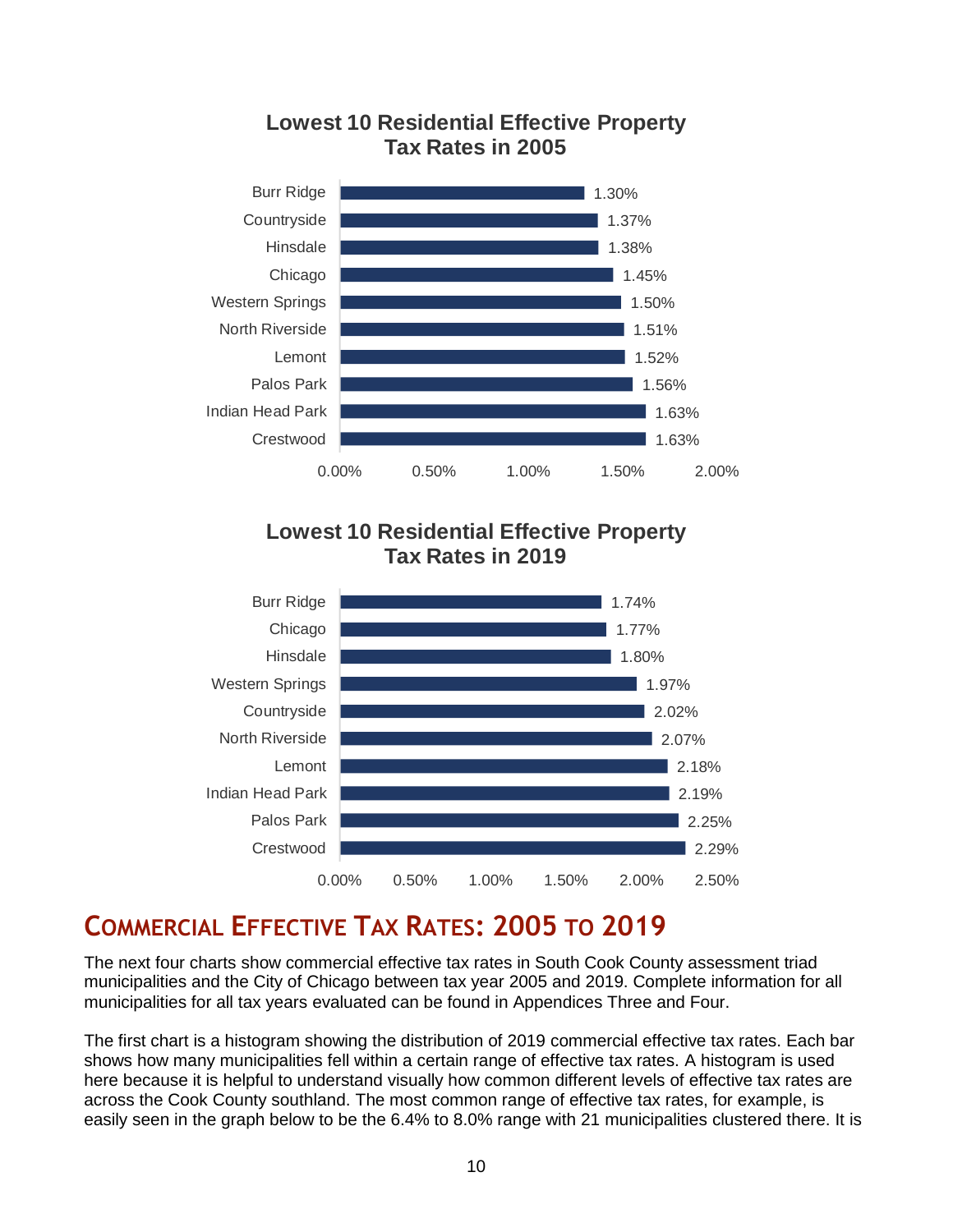also easy to identify outliers. Four municipalities, for example, had effective tax rates above 17.6%: Dolton (17.8%), Park Forest (18.3%), Riverdale (19.2%) and the Village of Ford Heights (19.2%). The village of Burr Ridge was one of five municipalities with the lowest rates at 4.14%.

Thirty-eight of the municipalities, or 44.7% of the 85 municipalities, reported effective commercial tax rates between 6.4% and 9.6%.

The median commercial effective property tax rate was 8.3%.



#### **Distribution of 2019 Commercial Effective Tax Rates**

The second histogram shows the distribution of the **percentage increases** in commercial effective tax rates between tax year 2005 and tax year 2019

A supermajority of the municipalities - 67 in all - experienced commercial effective tax rate percentage increases below 70%. The percentage change in the highest seven jurisdictions exceeded 100% for Riverdale (116.8%), Phoenix (109.0%), Dolton (103.7%, Park Forest (103.7%), Thornton (102.8%), Hazel Crest (102.0%). The increase in Country Club Hills was 99.4%. The Village of Orland Park reported the lowest percentage increase, at 14.4%. The City of Chicago had a 78.3% tax rate increase in this period.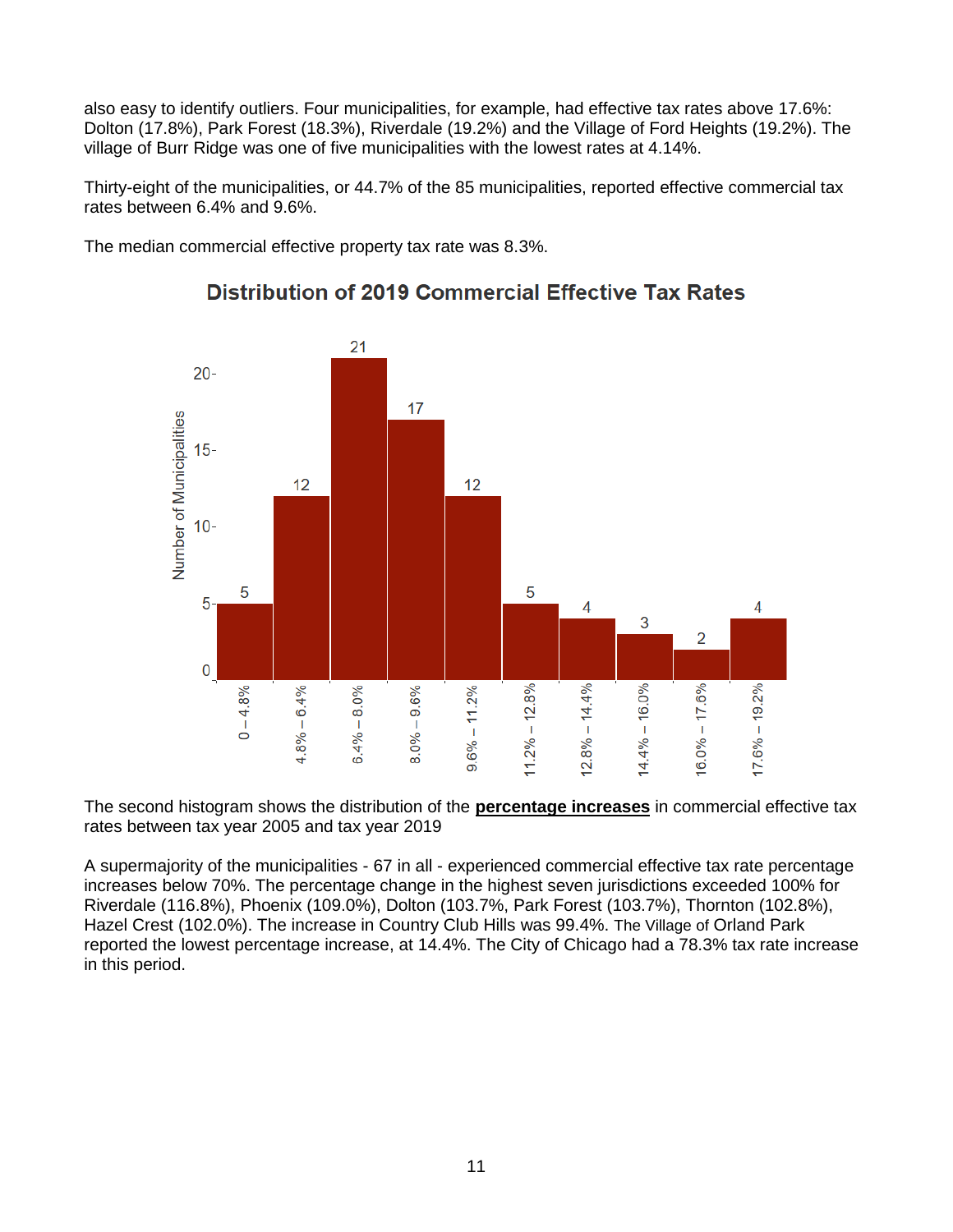The median commercial effective tax rate increase 2005-2019 was 50.9%.



#### **Distribution of Change in Commercial Effective Property Tax Rates 2005-2019**

#### <span id="page-13-0"></span>**Highest and Lowest Commercial Effective Tax Rates in 2019 versus 2005**

The ten municipalities with the highest commercial effective tax rates in 2005 and 2019 are shown in the bar chart below. Ford Heights reported the highest effective tax rates in both 2019 and 2005, at 19.19% and 11.43%, respectively.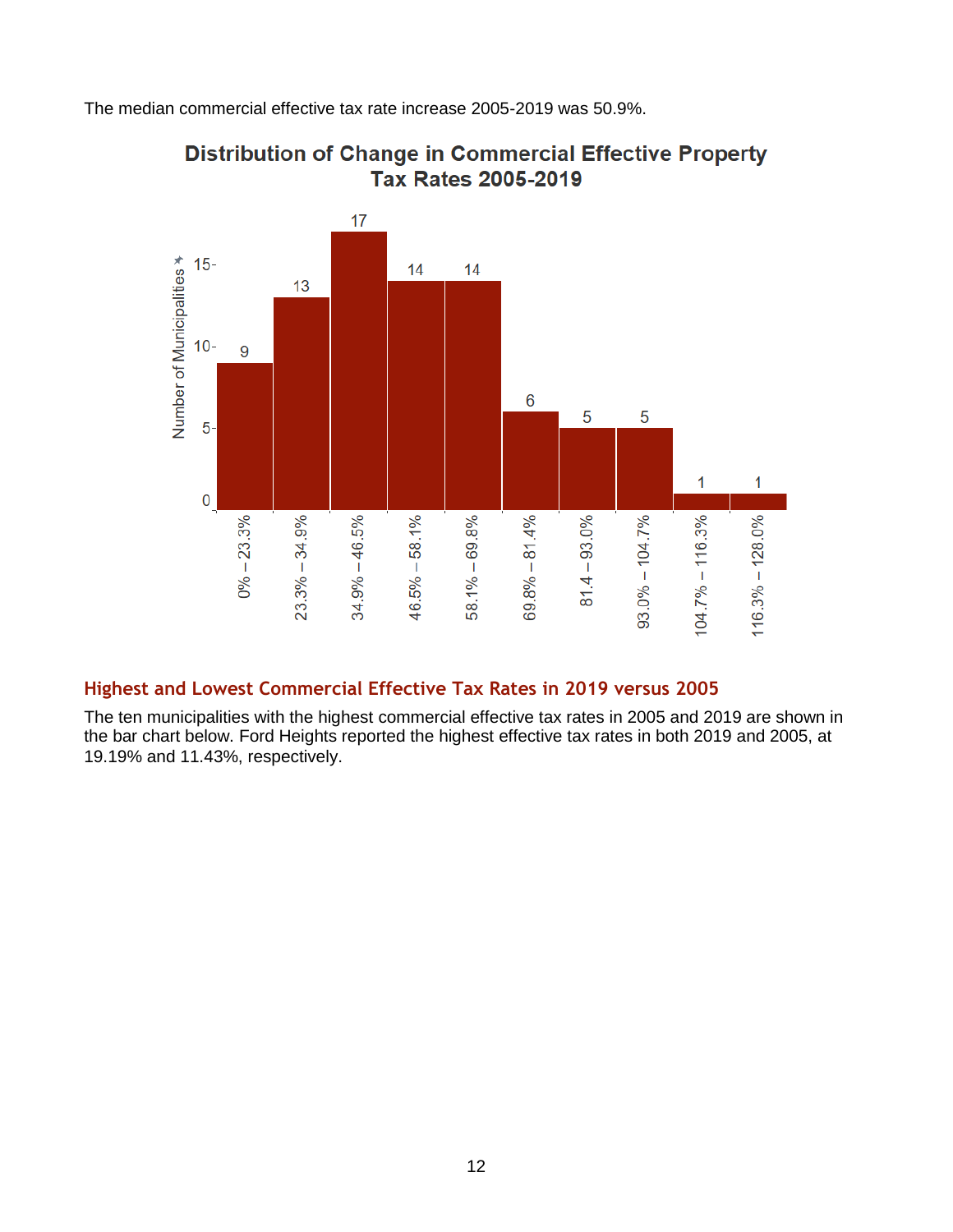

#### **Highest 10 Commercial Effective Property Tax Rates in 2005**

0.00% 2.00% 4.00% 6.00% 8.00% 10.00% 12.00% 14.00%



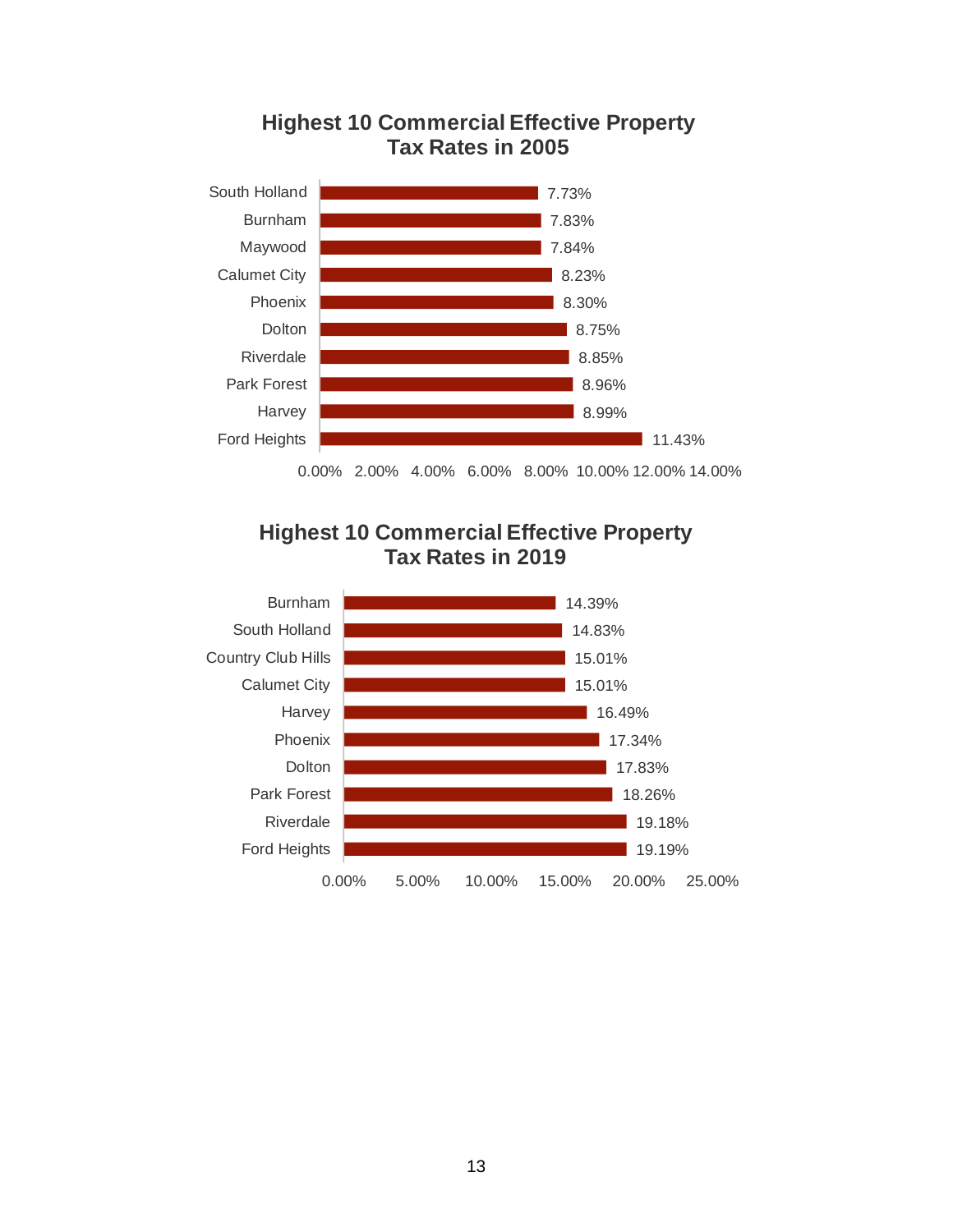The ten municipalities with the lowest commercial effective tax rates in 2005 and 2019 are shown below. The City of Chicago had the lowest commercial effective tax rate 2005, at 2.37%. In 2019 the Village of Burr Ridge claimed the lowest rate at 4.14%.



#### **Lowest 10 Commercial Effective Property Tax Rates in 2005**

#### **Lowest 10 Commercial Effective Property Tax Rates in 2019**

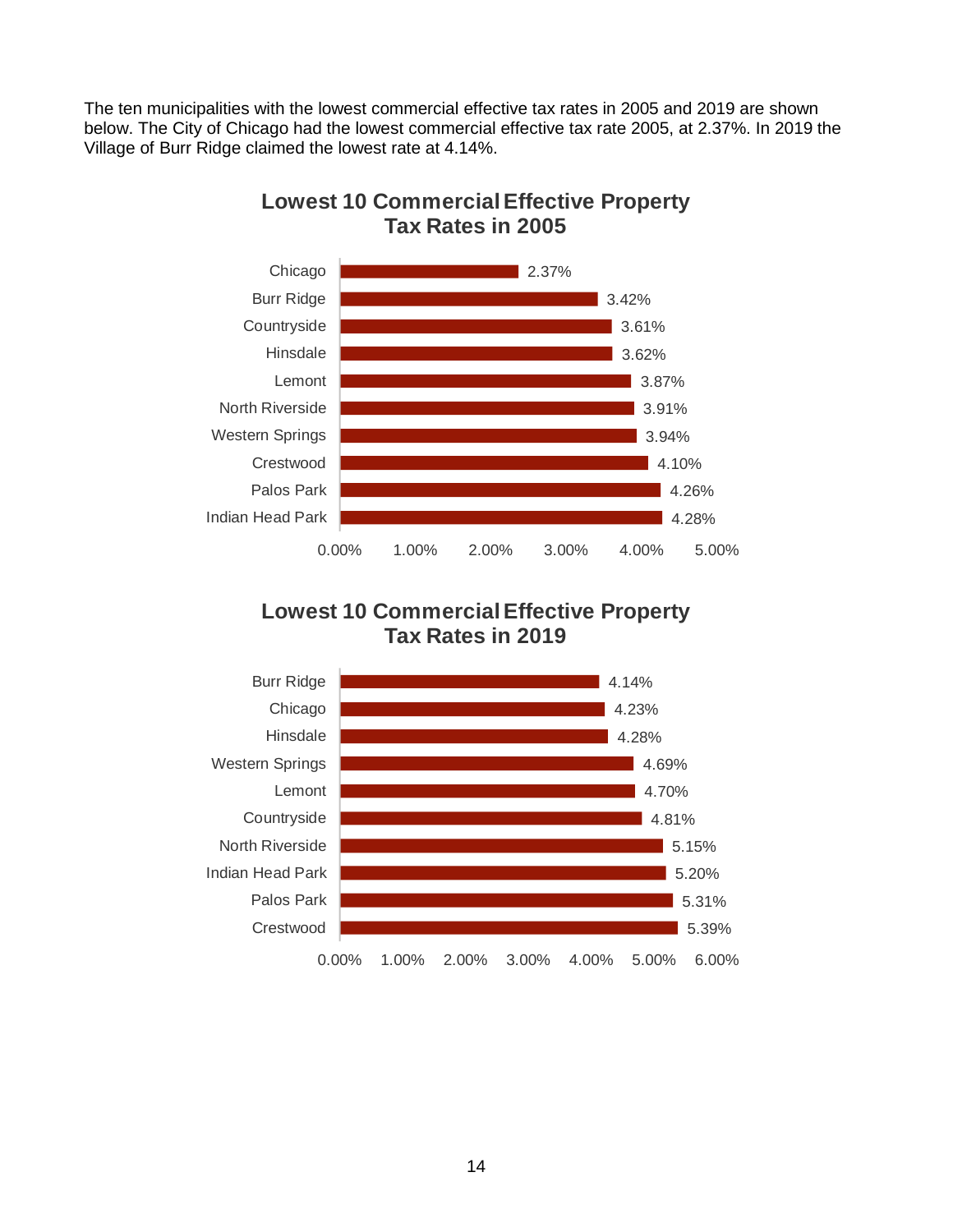#### **APPENDIX** Appendix One

<span id="page-16-0"></span>

|                               |                             |                |       |       |        |       |       |                  | Residential Effective Property Tax Rates in Chicago and South Cook County Municipalities: 2005-2019 by Township |                      |                |       |       |       |       |       |                   |  |
|-------------------------------|-----------------------------|----------------|-------|-------|--------|-------|-------|------------------|-----------------------------------------------------------------------------------------------------------------|----------------------|----------------|-------|-------|-------|-------|-------|-------------------|--|
|                               | <b>Tax Year</b><br>Tax Year |                |       |       |        |       |       |                  |                                                                                                                 |                      |                |       |       |       |       |       |                   |  |
|                               |                             |                |       |       |        |       |       |                  |                                                                                                                 |                      |                |       |       |       |       |       |                   |  |
|                               |                             |                |       |       |        |       |       | % Change         |                                                                                                                 |                      |                |       |       |       |       |       | % Change          |  |
| Municipality                  | Township                    | 2005           | 2008  | 2011  | 2014   | 2017  | 2019  | 2005-2019        | Municipality                                                                                                    | Township             | 2005           | 2008  | 2011  | 2014  | 2017  | 2019  | 2005-2019         |  |
| Chicago                       | $\mathbf{0}$                | 1.45%          | 1.31% | 1.76% | 1.56%  | 1.90% | 1.77% | 21.85%           |                                                                                                                 |                      |                |       |       |       |       |       |                   |  |
|                               |                             |                |       |       |        |       |       |                  |                                                                                                                 |                      |                |       |       |       |       |       |                   |  |
| Berwyn                        | Berwyn                      | 2.23%          | 2.95% | 3.77% | 3.61%  | 2.75% | 2.97% | 32.71%           | Melrose Park                                                                                                    | Proviso              | 1.85%          | 2.30% | 3.14% | 3.17% | 2.90% | 3.08% | 66.65%            |  |
|                               |                             |                |       |       |        |       |       |                  | Stone Park                                                                                                      | Proviso              | 2.21%          | 2.88% | 4.17% | 4.49% | 4.03% | 4.18% | 88.90%            |  |
| Glenwood                      | Bloom                       | 2.62%          | 2.82% | 4.52% | 5.35%  | 4.83% | 5.04% | 92.27%           | Maywood                                                                                                         | Proviso              | 3.00%          | 3.69% | 4.90% | 4.89% | 4.82% | 5.14% | 71.49%            |  |
| Homewood                      | Bloom                       | 2.81%          | 2.96% | 4.38% | 4.98%  | 4.37% | 4.50% | 59.97%           | Hillside                                                                                                        | Proviso              | 2.38%          | 2.97% | 3.88% | 3.94% | 3.55% | 3.76% | 58.12%            |  |
| South Chicago Heights         | Bloom                       | 2.16%          | 3.21% | 4.78% | 5.52%  | 4.70% | 4.97% | 130.11%          | Bellwood                                                                                                        | Proviso              | 2.56%          | 3.49% | 4.74% | 4.80% | 4.27% | 4.63% | 80.71%            |  |
| Flossmoor                     | Bloom                       | 2.92%          | 2.39% | 3.61% | 4.16%  | 3.68% | 3.55% | 21.71%           | Broadview                                                                                                       | Proviso              | 1.98%          | 2.46% | 3.34% | 3.39% | 2.98% | 3.19% | 61.32%            |  |
| Ford Heights                  | Bloom                       | 4.32%          | 5.76% | 8.95% | 11.12% | 9.44% | 8.74% | 102.09%          | Westchester                                                                                                     | Proviso              | 1.66%          | 1.99% | 2.51% | 2.60% | 2.22% | 2.30% | 38.41%            |  |
| Lynwood                       | Bloom                       | 2.10%          | 2.18% | 3.69% | 4.00%  | 3.23% | 3.19% | 51.85%           | Berkeley                                                                                                        | Proviso              | 2.29%          | 2.78% | 3.64% | 3.66% | 3.22% | 3.45% | 50.79%            |  |
| Chicago Heights               | Bloom                       | 2.78%          | 2.99% | 4.85% | 5.59%  | 5.01% | 5.47% | 97.18%           | La Grange Park                                                                                                  | Proviso              | 1.83%          | 2.60% | 3.13% | 2.99% | 2.61% | 2.87% | 56.68%            |  |
| Sauk Village                  | Bloom                       | 2.56%          | 2.78% | 4.45% | 5.13%  | 4.45% | 4.11% | 60.61%           | <b>Brookfield</b>                                                                                               | Proviso              | 1.95%          | 2.72% | 3.37% | 3.25% | 2.83% | 3.21% | 64.21%            |  |
| Steger                        | Bloom                       | 2.04%          | 2.29% | 3.40% | 3.90%  | 3.39% | 3.45% | 69.34%           | Northlake                                                                                                       | Proviso              | 2.12%          | 2.75% | 3.61% | 3.61% | 3.13% | 3.08% | 45.55%            |  |
| <b>Bloom Township Median</b>  |                             | 2.62%          | 2.82% | 4.45% | 5.13%  | 4.45% | 4.50% | 69.34%           | <b>Forest Park</b>                                                                                              | Proviso              | 1.82%          | 2.22% | 2.93% | 2.87% | 2.48% | 2.61% | 42.91%            |  |
|                               |                             |                |       |       |        |       |       |                  | <b>Proviso Township Median</b>                                                                                  |                      | 2.05%          | 2.74% | 3.49% | 3.50% | 3.06% | 3.20% | 59.72%            |  |
| Robbins                       | Bremen                      | 2.34%          | 2.45% | 3.88% | 4.31%  | 4.02% | 3.88% | 65.60%           |                                                                                                                 |                      |                |       |       |       |       |       |                   |  |
| Posen                         | Bremen                      | 2.25%          | 2.50% | 3.33% | 3.69%  | 3.57% | 3.33% | 47.78%           | Olympia Fields                                                                                                  | Rich                 | 2.63%          | 2.80% | 4.03% | 5.20% | 4.39% | 4.35% | 65.33%            |  |
| Midlothian                    | Bremen                      | 2.05%          | 2.37% | 3.56% | 3.99%  | 3.80% | 3.75% | 83.04%           | Matteson                                                                                                        | Rich                 | 2.76%          | 2.77% | 3.98% | 5.18% | 4.54% | 4.46% | 61.39%            |  |
| Markham                       | Bremen                      | 2.95%          | 3.37% | 5.02% | 5.73%  | 5.70% | 5.66% | 91.99%           | <b>Richton Park</b>                                                                                             | Rich                 | 2.73%          | 2.78% | 4.08% | 5.42% | 4.65% | 4.54% | 66.28%            |  |
| <b>Hazel Crest</b>            | Bremen                      | 2.69%          | 3.18% | 4.61% | 5.36%  | 5.60% | 5.78% | 114.62%          | Park Forest                                                                                                     | Rich                 | 3.73%          | 3.88% | 6.25% | 8.57% | 7.77% | 7.73% | 107.06%           |  |
| Country Club Hills            | Bremen                      | 3.01%          | 3.97% | 5.62% | 6.35%  | 6.40% | 6.37% | 111.88%          | <b>Rich Township Median</b>                                                                                     |                      | 2.74%          | 2.79% | 4.06% | 5.31% | 4.60% | 4.50% | 65.81%            |  |
| Oak Forest                    | Bremen                      | 2.40%          | 2.63% | 3.40% | 3.82%  | 3.67% | 3.48% | 45.11%           |                                                                                                                 |                      |                |       |       |       |       |       |                   |  |
| <b>Bremen Township Median</b> |                             | 2.40%          | 2.63% | 3.88% | 4.31%  | 4.02% | 3.88% | 83.04%           | <b>River Forest</b>                                                                                             | <b>River Forest</b>  | 1.93%          | 2.31% | 3.02% | 2.39% | 2.43% | 2.64% | 36.98%            |  |
|                               |                             |                |       |       |        |       |       |                  |                                                                                                                 |                      |                |       |       |       |       |       |                   |  |
| Calumet Park                  | Calumet                     | 2.60%          | 3.30% | 4.38% | 5.86%  | 5.05% | 4.54% | 74.63%           | North Riverside                                                                                                 | Riverside            | 1.51%          | 1.96% | 2.47% | 2.22% | 1.96% | 2.07% | 37.24%            |  |
|                               |                             |                |       |       |        |       |       |                  | Riverside                                                                                                       | Riverside            | 1.82%          | 2.56% | 3.21% | 2.97% | 2.66% | 2.88% | 58.26%            |  |
| Cicero                        | Cicero                      | 2.56%          | 3.32% | 4.61% | 4.03%  | 3.02% | 3.03% | 18.34%           |                                                                                                                 |                      |                |       |       |       |       |       |                   |  |
|                               |                             |                |       |       |        |       |       |                  | Burbank                                                                                                         | Stickney             | 1.78%          | 2.29% | 3.31% | 3.15% | 2.71% | 2.91% | 63.73%            |  |
| Lemont                        | Lemont                      | 1.52%          | 1.83% | 2.31% | 2.22%  | 2.01% | 2.18% | 43.55%           | <b>Forest View</b>                                                                                              | Stickney             | 2.14%          | 2.75% | 4.30% | 3.95% | 3.34% | 3.61% | 68.73%            |  |
|                               |                             |                |       |       |        |       |       |                  | Stickney                                                                                                        | Stickney             | 2.04%          | 2.69% | 4.13% | 3.84% | 3.04% | 3.22% | 57.58%            |  |
| Countryside                   | Lyons                       | 1.37%          | 1.71% | 2.34% | 2.16%  | 1.94% | 2.02% | 47.62%           | <b>Stickney Township Median</b>                                                                                 |                      | 2.04%          | 2.69% | 4.13% | 3.84% | 3.04% | 3.22% | 63.73%            |  |
| <b>Bedford Park</b>           | Lyons                       | 2.45%          | 3.42% | 4.23% | 4.26%  | 3.97% | 4.15% | 68.88%           |                                                                                                                 |                      |                |       |       |       |       |       |                   |  |
| Mc Cook                       | Lyons                       | 2.02%          | 2.55% | 3.43% | 3.60%  | 3.51% | 3.66% | 81.32%           | Burnham                                                                                                         | Thornton             | 3.04%          | 3.36% | 4.87% | 6.33% | 6.00% | 5.72% | 88.39%            |  |
| Bridgeview                    | Lyons                       | 1.89%          | 2.36% | 3.22% | 3.45%  | 3.30% | 3.53% | 86.41%           | Calumet City                                                                                                    | Thornton             | 3.19%          | 3.56% | 5.46% | 7.07% | 6.46% | 5.97% | 87.08%            |  |
| Justice                       | Lyons                       | 1.88%          | 2.25% | 2.81% | 2.95%  | 2.69% | 2.84% | 51.10%           | Dolton                                                                                                          | Thornton             | 3.39%          | 3.79% | 5.95% | 7.86% | 7.34% | 7.09% | 108.93%           |  |
|                               |                             | 1.78%          | 2.19% | 2.57% | 2.47%  | 2.25% | 2.36% | 32.56%           | Riverdale                                                                                                       | Thornton             | 3.43%          | 4.11% | 6.34% | 8.66% | 7.91% | 7.63% | 122.33%           |  |
| La Grange                     | Lyons                       |                | 1.85% | 2.23% | 2.13%  | 1.86% | 1.97% | 31.85%           |                                                                                                                 |                      |                | 3.33% | 3.67% | 5.32% | 4.70% | 4.27% | 56.33%            |  |
| <b>Western Springs</b>        | Lyons                       | 1.50%<br>2.46% | 3.39% | 4.06% | 4.12%  | 3.79% | 3.94% | 59.75%           | Dixmoor                                                                                                         | Thornton             | 2.73%<br>3.49% | 4.14% | 5.81% | 7.71% | 7.08% | 6.56% | 88.06%            |  |
| Summit                        | Lyons                       | 1.38%          | 1.65% | 1.88% | 1.92%  | 1.65% | 1.80% | 30.88%           | Harvey<br>Phoenix                                                                                               | Thornton<br>Thornton | 3.22%          | 4.20% | 5.94% | 7.61% | 7.17% | 6.90% | 114.31%           |  |
| Hinsdale                      | Lyons                       | 2.08%          | 2.81% | 3.41% | 3.65%  | 3.35% | 3.48% | 67.21%           | South Holland                                                                                                   | Thornton             | 3.00%          | 3.38% | 5.12% | 6.76% | 6.18% | 5.90% | 96.67%            |  |
| <b>Willow Springs</b>         | Lyons<br>Lyons              | 1.75%          | 2.19% | 2.99% | 2.89%  | 2.73% | 2.65% | 51.91%           | East Hazel Crest                                                                                                | Thornton             | 2.86%          | 3.17% | 4.84% | 5.93% | 5.45% | 4.84% | 69.19%            |  |
| Hodgkins                      |                             |                |       |       |        | 2.08% |       | 34.54%           |                                                                                                                 |                      | 2.27%          | 2.62% | 4.35% |       |       | 4.73% |                   |  |
| Indian Head Park              | Lyons                       | 1.63%          | 1.99% | 2.42% | 2.41%  |       | 2.19% |                  | Thornton                                                                                                        | Thornton             |                |       |       | 5.69% | 5.14% |       | 107.98%<br>85.14% |  |
| Lyons                         | Lyons                       | 1.80%          | 2.57% | 3.20% | 3.25%  | 2.94% | 3.12% | 73.25%           | Lansing                                                                                                         | Thornton             | 2.39%          | 2.61% | 3.93% | 5.08% | 4.70% | 4.43% | 88.39%            |  |
| <b>Burr Ridge</b>             | Lyons                       | 1.30%          | 1.59% | 2.02% | 1.91%  | 1.71% | 1.74% | 33.95%<br>51.50% | <b>Thornton Township Median</b>                                                                                 |                      | 3.04%          | 3.38% | 5.12% | 6.76% | 6.18% | 5.90% |                   |  |
| <b>Lyons Township Median</b>  |                             | 1.79%          | 2.22% | 2.90% | 2.92%  | 2.71% | 2.75% |                  |                                                                                                                 |                      |                |       |       |       |       |       |                   |  |
|                               |                             |                |       |       |        |       |       |                  | Evergreen Park                                                                                                  | Worth                | 2.54%          | 2.89% | 3.73% | 3.91% | 3.36% | 3.36% | 32.27%            |  |
| Oak Park                      | Oak Park                    | 2.25%          | 2.63% | 3.07% | 2.92%  | 3.08% | 3.31% | 47.60%           | Merrionette Park                                                                                                | Worth                | 1.97%          | 2.45% | 3.08% | 3.44% | 2.95% | 2.98% | 51.49%            |  |
|                               |                             |                |       |       |        |       |       |                  | Oak Lawn                                                                                                        | Worth                | 2.31%          | 2.67% | 3.53% | 3.84% | 3.36% | 3.32% | 43.57%            |  |
| <b>Orland Park</b>            | Orland                      | 2.01%          | 2.09% | 2.59% | 2.58%  | 2.36% | 2.48% | 23.22%           | Chicago Ridge                                                                                                   | Worth                | 2.19%          | 2.68% | 3.57% | 3.87% | 3.34% | 3.38% | 54.76%            |  |
| <b>Tinley Park</b>            | Orland                      | 2.04%          | 2.48% | 2.94% | 3.09%  | 2.80% | 2.93% | 43.49%           | Worth                                                                                                           | Worth                | 2.34%          | 2.76% | 3.97% | 4.35% | 3.75% | 3.63% | 55.56%            |  |
| Orland Hills                  | Orland                      | 1.90%          | 2.15% | 2.47% | 2.47%  | 2.28% | 2.46% | 29.93%           | Alsip                                                                                                           | Worth                | 2.01%          | 2.50% | 3.53% | 3.83% | 3.47% | 3.45% | 71.60%            |  |
| <b>Orland Township Median</b> |                             | 2.01%          | 2.15% | 2.59% | 2.58%  | 2.36% | 2.48% | 29.93%           | <b>Blue Island</b>                                                                                              | Worth                | 2.49%          | 3.01% | 4.19% | 4.40% | 3.92% | 3.90% | 56.89%            |  |
|                               |                             |                |       |       |        |       |       |                  | Hometown                                                                                                        | Worth                | 1.97%          | 2.47% | 3.16% | 3.48% | 3.11% | 3.14% | 59.60%            |  |
| Palos Park                    | Palos                       | 1.56%          | 1.80% | 2.34% | 2.41%  | 2.13% | 2.25% | 44.32%           | Crestwood                                                                                                       | Worth                | 1.63%          | 1.83% | 2.49% | 2.64% | 2.32% | 2.29% | 40.98%            |  |
| <b>Hickory Hills</b>          | Palos                       | 1.97%          | 2.44% | 3.23% | 3.24%  | 2.92% | 3.12% | 58.09%           | <b>Worth Township Median</b>                                                                                    |                      | 2.19%          | 2.67% | 3.53% | 3.84% | 3.36% | 3.36% | 54.76%            |  |
| Palos Heights                 | Palos                       | 1.67%          | 2.00% | 2.56% | 2.64%  | 2.39% | 2.54% | 52.14%           |                                                                                                                 |                      |                |       |       |       |       |       |                   |  |
| Palos Hills                   | Palos                       | 1.89%          | 2.34% | 3.09% | 3.10%  | 2.78% | 2.97% | 57.10%           |                                                                                                                 |                      |                |       |       |       |       |       |                   |  |
| Palos Township Median         |                             | 1.78%          | 2.17% | 2.82% | 2.87%  | 2.59% | 2.76% | 54.62%           | <b>MEDIAN</b>                                                                                                   |                      | 2.19%          | 2.63% | 3.61% | 3.84% | 3.36% | 3.45% | 59.60%            |  |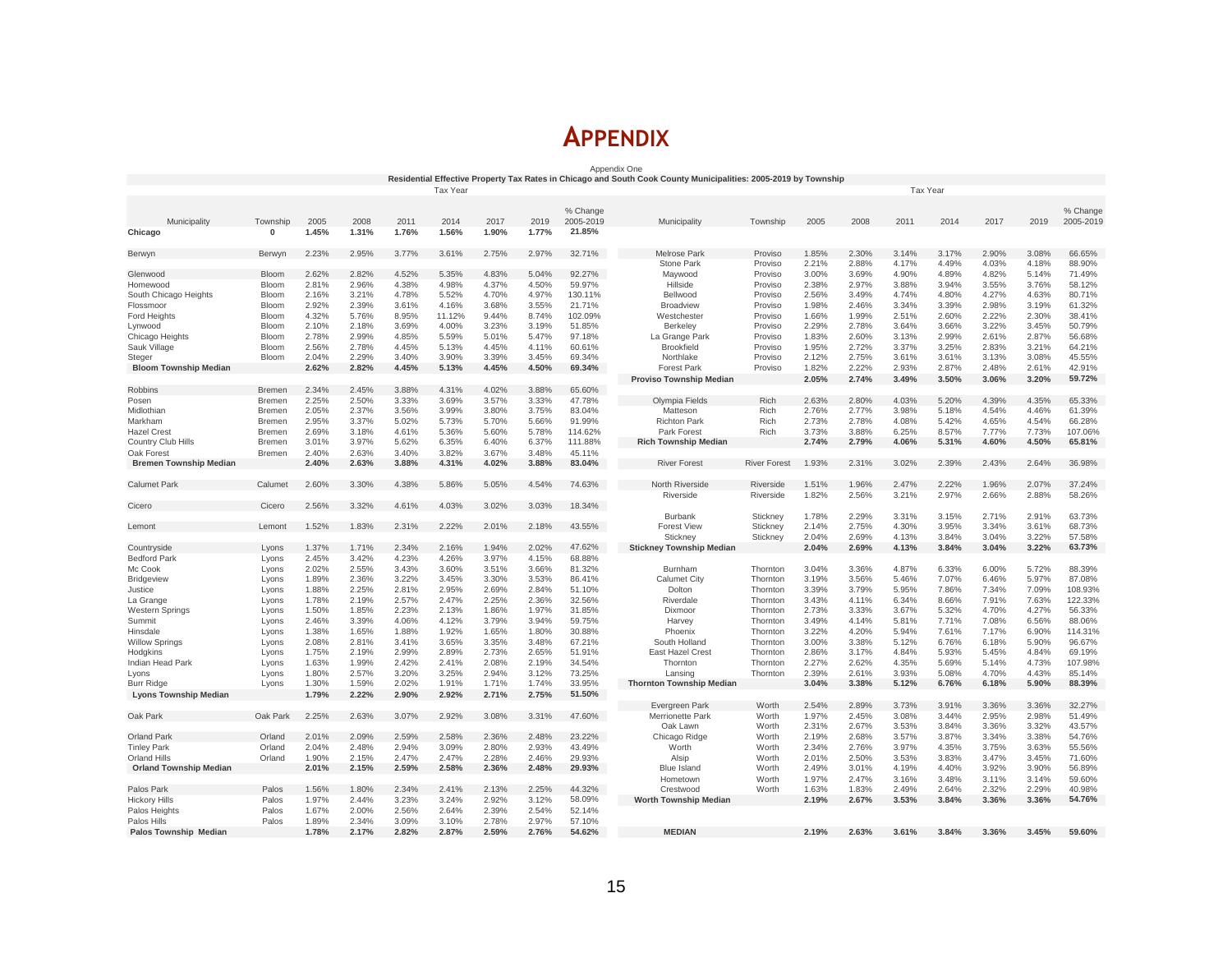|                           |               |                                    |       |       |        |       |       |           | Residential Effective Property Tax Rates in Chicago and South Cook County Municipalities: 2005-2019 by Percentage Change, Highest to Lowest |                     |       |       |       |       |       |       |           |
|---------------------------|---------------|------------------------------------|-------|-------|--------|-------|-------|-----------|---------------------------------------------------------------------------------------------------------------------------------------------|---------------------|-------|-------|-------|-------|-------|-------|-----------|
|                           |               | <b>Tax Year</b><br><b>Tax Year</b> |       |       |        |       |       |           |                                                                                                                                             |                     |       |       |       |       |       |       |           |
|                           |               |                                    |       |       |        |       |       | % Change  |                                                                                                                                             |                     |       |       |       |       |       |       | % Change  |
| Municipality              | Township      | 2005                               | 2008  | 2011  | 2014   | 2017  | 2019  | 2005-2019 | Municipality                                                                                                                                | Township            | 2005  | 2008  | 2011  | 2014  | 2017  | 2019  | 2005-2019 |
| South Chicago Heights     | <b>Bloom</b>  | 2.16%                              | 3.21% | 4.78% | 5.52%  | 4.70% | 4.97% | 130.11%   | Riverside                                                                                                                                   | Riverside           | 1.82% | 2.56% | 3.21% | 2.97% | 2.66% | 2.88% | 58.26%    |
| Riverdale                 | Thornton      | 3.43%                              | 4.11% | 6.34% | 8.66%  | 7.91% | 7.63% | 122.33%   | Hillside                                                                                                                                    | Proviso             | 2.38% | 2.97% | 3.88% | 3.94% | 3.55% | 3.76% | 58.12%    |
| <b>Hazel Crest</b>        | Bremen        | 2.69%                              | 3.18% | 4.61% | 5.36%  | 5.60% | 5.78% | 114.62%   | <b>Hickory Hills</b>                                                                                                                        | Palos               | 1.97% | 2.44% | 3.23% | 3.24% | 2.92% | 3.12% | 58.09%    |
| Phoenix                   | Thornton      | 3.22%                              | 4.20% | 5.94% | 7.61%  | 7.17% | 6.90% | 114.31%   | Stickney                                                                                                                                    | Stickney            | 2.04% | 2.69% | 4.13% | 3.84% | 3.04% | 3.22% | 57.58%    |
| <b>Country Club Hills</b> | Bremen        | 3.01%                              | 3.97% | 5.62% | 6.35%  | 6.40% | 6.37% | 111.88%   | Palos Hills                                                                                                                                 | Palos               | 1.89% | 2.34% | 3.09% | 3.10% | 2.78% | 2.97% | 57.10%    |
| Dolton                    | Thornton      | 3.39%                              | 3.79% | 5.95% | 7.86%  | 7.34% | 7.09% | 108.93%   | <b>Blue Island</b>                                                                                                                          | Worth               | 2.49% | 3.01% | 4.19% | 4.40% | 3.92% | 3.90% | 56.89%    |
| Thornton                  | Thornton      | 2.27%                              | 2.62% | 4.35% | 5.69%  | 5.14% | 4.73% | 107.98%   | La Grange Park                                                                                                                              | Proviso             | 1.83% | 2.60% | 3.13% | 2.99% | 2.61% | 2.87% | 56.68%    |
| Park Forest               | Rich          | 3.73%                              | 3.88% | 6.25% | 8.57%  | 7.77% | 7.73% | 107.06%   | Dixmoor                                                                                                                                     | Thornton            | 2.73% | 3.33% | 3.67% | 5.32% | 4.70% | 4.27% | 56.33%    |
| <b>Ford Heights</b>       | Bloom         | 4.32%                              | 5.76% | 8.95% | 11.12% | 9.44% | 8.74% | 102.09%   | Worth                                                                                                                                       | Worth               | 2.34% | 2.76% | 3.97% | 4.35% | 3.75% | 3.63% | 55.56%    |
| Chicago Heights           | Bloom         | 2.78%                              | 2.99% | 4.85% | 5.59%  | 5.01% | 5.47% | 97.18%    | Chicago Ridge                                                                                                                               | Worth               | 2.19% | 2.68% | 3.57% | 3.87% | 3.34% | 3.38% | 54.76%    |
| South Holland             | Thornton      | 3.00%                              | 3.38% | 5.12% | 6.76%  | 6.18% | 5.90% | 96.67%    | Palos Heights                                                                                                                               | Palos               | 1.67% | 2.00% | 2.56% | 2.64% | 2.39% | 2.54% | 52.14%    |
| Glenwood                  | Bloom         | 2.62%                              | 2.82% | 4.52% | 5.35%  | 4.83% | 5.04% | 92.27%    | Hodgkins                                                                                                                                    | Lyons               | 1.75% | 2.19% | 2.99% | 2.89% | 2.73% | 2.65% | 51.91%    |
| Markham                   | <b>Bremen</b> | 2.95%                              | 3.37% | 5.02% | 5.73%  | 5.70% | 5.66% | 91.99%    | Lynwood                                                                                                                                     | Bloom               | 2.10% | 2.18% | 3.69% | 4.00% | 3.23% | 3.19% | 51.85%    |
| <b>Stone Park</b>         | Proviso       | 2.21%                              | 2.88% | 4.17% | 4.49%  | 4.03% | 4.18% | 88.90%    | <b>Merrionette Park</b>                                                                                                                     | Worth               | 1.97% | 2.45% | 3.08% | 3.44% | 2.95% | 2.98% | 51.49%    |
| <b>Burnham</b>            | Thornton      | 3.04%                              | 3.36% | 4.87% | 6.33%  | 6.00% | 5.72% | 88.39%    | Justice                                                                                                                                     | Lyons               | 1.88% | 2.25% | 2.81% | 2.95% | 2.69% | 2.84% | 51.10%    |
| Harvey                    | Thornton      | 3.49%                              | 4.14% | 5.81% | 7.71%  | 7.08% | 6.56% | 88.06%    | Berkeley                                                                                                                                    | Proviso             | 2.29% | 2.78% | 3.64% | 3.66% | 3.22% | 3.45% | 50.79%    |
| <b>Calumet City</b>       | Thornton      | 3.19%                              | 3.56% | 5.46% | 7.07%  | 6.46% | 5.97% | 87.08%    | Posen                                                                                                                                       | <b>Bremen</b>       | 2.25% | 2.50% | 3.33% | 3.69% | 3.57% | 3.33% | 47.78%    |
| Bridgeview                | Lyons         | 1.89%                              | 2.36% | 3.22% | 3.45%  | 3.30% | 3.53% | 86.41%    | Countryside                                                                                                                                 | Lyons               | 1.37% | 1.71% | 2.34% | 2.16% | 1.94% | 2.02% | 47.62%    |
| Lansing                   | Thornton      | 2.39%                              | 2.61% | 3.93% | 5.08%  | 4.70% | 4.43% | 85.14%    | Oak Park                                                                                                                                    | Oak Park            | 2.25% | 2.63% | 3.07% | 2.92% | 3.08% | 3.31% | 47.60%    |
| Midlothian                | <b>Bremen</b> | 2.05%                              | 2.37% | 3.56% | 3.99%  | 3.80% | 3.75% | 83.04%    | Northlake                                                                                                                                   | Proviso             | 2.12% | 2.75% | 3.61% | 3.61% | 3.13% | 3.08% | 45.55%    |
| Mc Cook                   | Lyons         | 2.02%                              | 2.55% | 3.43% | 3.60%  | 3.51% | 3.66% | 81.32%    | Oak Forest                                                                                                                                  | <b>Bremen</b>       | 2.40% | 2.63% | 3.40% | 3.82% | 3.67% | 3.48% | 45.11%    |
| Bellwood                  | Proviso       | 2.56%                              | 3.49% | 4.74% | 4.80%  | 4.27% | 4.63% | 80.71%    | Palos Park                                                                                                                                  | Palos               | 1.56% | 1.80% | 2.34% | 2.41% | 2.13% | 2.25% | 44.32%    |
| <b>Calumet Park</b>       | Calumet       | 2.60%                              | 3.30% | 4.38% | 5.86%  | 5.05% | 4.54% | 74.63%    | Oak Lawn                                                                                                                                    | Worth               | 2.31% | 2.67% | 3.53% | 3.84% | 3.36% | 3.32% | 43.57%    |
| Lyons                     | Lyons         | 1.80%                              | 2.57% | 3.20% | 3.25%  | 2.94% | 3.12% | 73.25%    | Lemont                                                                                                                                      | Lemont              | 1.52% | 1.83% | 2.31% | 2.22% | 2.01% | 2.18% | 43.55%    |
| Alsip                     | Worth         | 2.01%                              | 2.50% | 3.53% | 3.83%  | 3.47% | 3.45% | 71.60%    | <b>Tinley Park</b>                                                                                                                          | Orland              | 2.04% | 2.48% | 2.94% | 3.09% | 2.80% | 2.93% | 43.49%    |
| Maywood                   | Proviso       | 3.00%                              | 3.69% | 4.90% | 4.89%  | 4.82% | 5.14% | 71.49%    | <b>Forest Park</b>                                                                                                                          | Proviso             | 1.82% | 2.22% | 2.93% | 2.87% | 2.48% | 2.61% | 42.91%    |
| Steger                    | <b>Bloom</b>  | 2.04%                              | 2.29% | 3.40% | 3.90%  | 3.39% | 3.45% | 69.34%    | Crestwood                                                                                                                                   | Worth               | 1.63% | 1.83% | 2.49% | 2.64% | 2.32% | 2.29% | 40.98%    |
| <b>East Hazel Crest</b>   | Thornton      | 2.86%                              | 3.17% | 4.84% | 5.93%  | 5.45% | 4.84% | 69.19%    | Westchester                                                                                                                                 | Proviso             | 1.66% | 1.99% | 2.51% | 2.60% | 2.22% | 2.30% | 38.41%    |
| <b>Bedford Park</b>       | Lyons         | 2.45%                              | 3.42% | 4.23% | 4.26%  | 3.97% | 4.15% | 68.88%    | North Riverside                                                                                                                             | Riverside           | 1.51% | 1.96% | 2.47% | 2.22% | 1.96% | 2.07% | 37.24%    |
| <b>Forest View</b>        | Stickney      | 2.14%                              | 2.75% | 4.30% | 3.95%  | 3.34% | 3.61% | 68.73%    | <b>River Forest</b>                                                                                                                         | <b>River Forest</b> | 1.93% | 2.31% | 3.02% | 2.39% | 2.43% | 2.64% | 36.98%    |
| <b>Willow Springs</b>     | Lyons         | 2.08%                              | 2.81% | 3.41% | 3.65%  | 3.35% | 3.48% | 67.21%    | Indian Head Park                                                                                                                            | Lyons               | 1.63% | 1.99% | 2.42% | 2.41% | 2.08% | 2.19% | 34.54%    |
| Melrose Park              | Proviso       | 1.85%                              | 2.30% | 3.14% | 3.17%  | 2.90% | 3.08% | 66.65%    | <b>Burr Ridge</b>                                                                                                                           | Lyons               | 1.30% | 1.59% | 2.02% | 1.91% | 1.71% | 1.74% | 33.95%    |
| <b>Richton Park</b>       | Rich          | 2.73%                              | 2.78% | 4.08% | 5.42%  | 4.65% | 4.54% | 66.28%    | Berwyn                                                                                                                                      | Berwyn              | 2.23% | 2.95% | 3.77% | 3.61% | 2.75% | 2.97% | 32.71%    |
| Robbins                   | Bremen        | 2.34%                              | 2.45% | 3.88% | 4.31%  | 4.02% | 3.88% | 65.60%    | La Grange                                                                                                                                   | Lyons               | 1.78% | 2.19% | 2.57% | 2.47% | 2.25% | 2.36% | 32.56%    |
| Olympia Fields            | Rich          | 2.63%                              | 2.80% | 4.03% | 5.20%  | 4.39% | 4.35% | 65.33%    | Evergreen Park                                                                                                                              | Worth               | 2.54% | 2.89% | 3.73% | 3.91% | 3.36% | 3.36% | 32.27%    |
| <b>Brookfield</b>         | Proviso       | 1.95%                              | 2.72% | 3.37% | 3.25%  | 2.83% | 3.21% | 64.21%    | <b>Western Springs</b>                                                                                                                      | Lyons               | 1.50% | 1.85% | 2.23% | 2.13% | 1.86% | 1.97% | 31.85%    |
| Burbank                   | Stickney      | 1.78%                              | 2.29% | 3.31% | 3.15%  | 2.71% | 2.91% | 63.73%    | Hinsdale                                                                                                                                    | Lyons               | 1.38% | 1.65% | 1.88% | 1.92% | 1.65% | 1.80% | 30.88%    |
| Matteson                  | Rich          | 2.76%                              | 2.77% | 3.98% | 5.18%  | 4.54% | 4.46% | 61.39%    | <b>Orland Hills</b>                                                                                                                         | Orland              | 1.90% | 2.15% | 2.47% | 2.47% | 2.28% | 2.46% | 29.93%    |
| <b>Broadview</b>          | Proviso       | 1.98%                              | 2.46% | 3.34% | 3.39%  | 2.98% | 3.19% | 61.32%    | <b>Orland Park</b>                                                                                                                          | Orland              | 2.01% | 2.09% | 2.59% | 2.58% | 2.36% | 2.48% | 23.22%    |
| Sauk Village              | Bloom         | 2.56%                              | 2.78% | 4.45% | 5.13%  | 4.45% | 4.11% | 60.61%    | Chicago                                                                                                                                     |                     | 1.45% | 1.31% | 1.76% | 1.56% | 1.90% | 1.77% | 21.85%    |
| Homewood                  | <b>Bloom</b>  | 2.81%                              | 2.96% | 4.38% | 4.98%  | 4.37% | 4.50% | 59.97%    | Flossmoor                                                                                                                                   | <b>Bloom</b>        | 2.92% | 2.39% | 3.61% | 4.16% | 3.68% | 3.55% | 21.71%    |
| Summit                    | Lyons         | 2.46%                              | 3.39% | 4.06% | 4.12%  | 3.79% | 3.94% | 59.75%    | Cicero                                                                                                                                      | Cicero              | 2.56% | 3.32% | 4.61% | 4.03% | 3.02% | 3.03% | 18.34%    |
| Hometown                  | Worth         | 1.97%                              | 2.47% | 3.16% | 3.48%  | 3.11% | 3.14% | 59.60%    | <b>MEDIAN</b>                                                                                                                               |                     | 2.19% | 2.63% | 3.61% | 3.84% | 3.36% | 3.45% | 59.60%    |

|                                                                                                                                         | Appendix Two |  |  |  |
|-----------------------------------------------------------------------------------------------------------------------------------------|--------------|--|--|--|
| sidential Effective Property Tax Rates in Chicago and South Cook County Municipalities: 2005-2019 by Percentage Change, Highest to Lowe |              |  |  |  |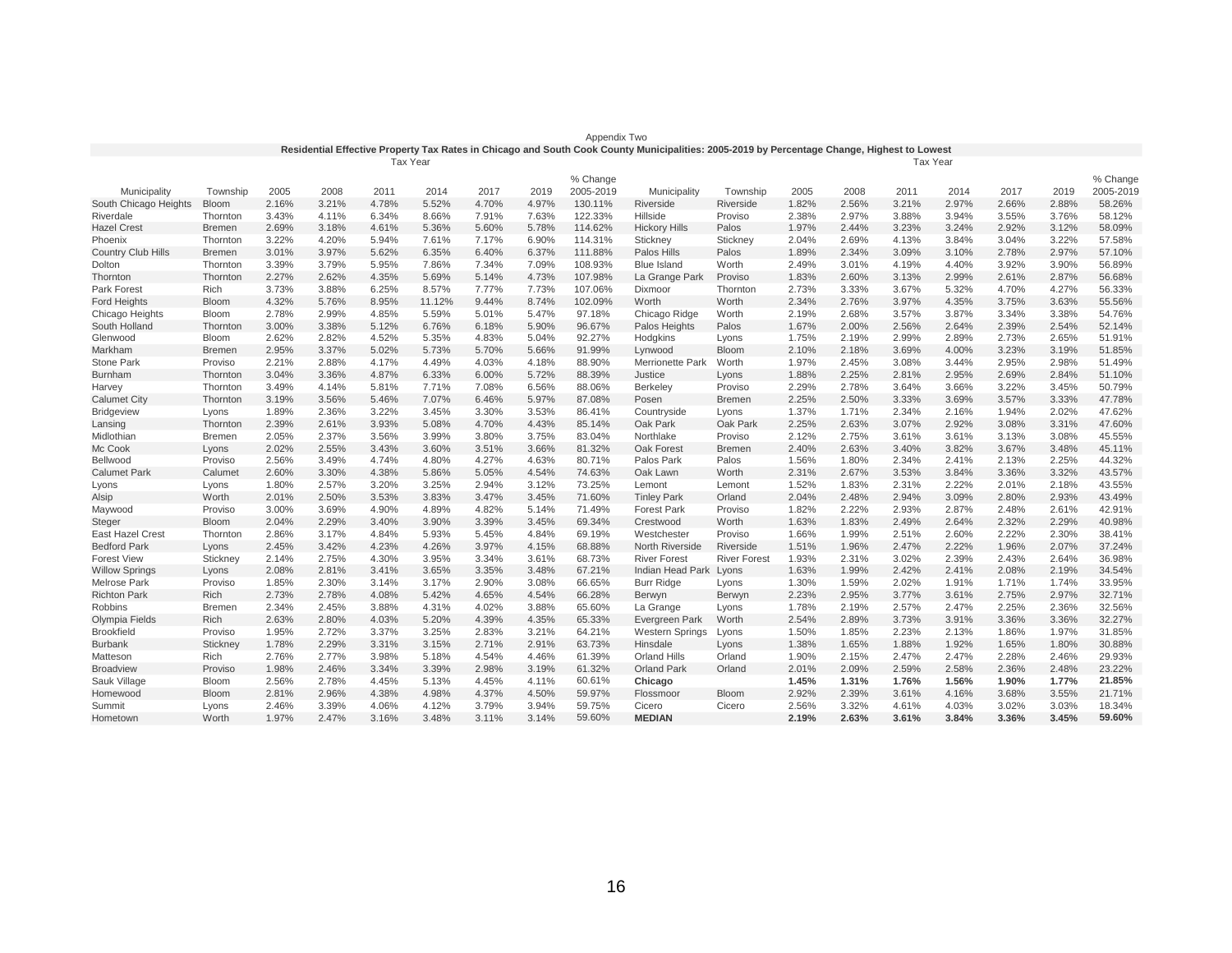|                               |                  |        | Tax Year |        |        |        |        |           | Tax Year                        |                     |       |        |        |        |        |        |           |  |
|-------------------------------|------------------|--------|----------|--------|--------|--------|--------|-----------|---------------------------------|---------------------|-------|--------|--------|--------|--------|--------|-----------|--|
|                               |                  |        |          |        |        |        |        |           |                                 |                     |       |        |        |        |        |        |           |  |
|                               |                  |        |          |        |        |        |        | % Change  |                                 |                     |       |        |        |        |        |        | % Change  |  |
| Municipality                  | Township         | 2005   | 2008     | 2011   | 2014   | 2017   | 2019   | 2005-2019 | Municipality                    | Township            | 2005  | 2008   | 2011   | 2014   | 2017   | 2019   | 2005-2019 |  |
| Chicago                       | $\Omega$         | 2.37%  | 2.35%    | 3.75%  | 4.29%  | 4.53%  | 4.23%  | 78.29%    |                                 |                     |       |        |        |        |        |        |           |  |
|                               |                  |        |          |        |        |        |        |           | Melrose Park                    | Proviso             | 4.83% | 5.29%  | 7.26%  | 9.54%  | 7.18%  | 7.69%  | 59.20%    |  |
| Berwyn                        | Berwyn           | 5.86%  | 6.26%    | 8.47%  | 11.20% | 7.70%  | 8.39%  | 43.21%    | Stone Park                      | Proviso             | 5.78% | 6.61%  | 9.62%  | 13.50% | 9.98%  | 10.44% | 80.46%    |  |
|                               |                  |        |          |        |        |        |        |           | Maywood                         | Proviso             | 7.84% | 8.48%  | 11.31% | 14.70% | 11.92% | 12.85% | 63.83%    |  |
| Glenwood                      | Bloom            | 6.93%  | 7.38%    | 10.22% | 14.00% | 10.46% | 11.06% | 59.66%    | Hillside                        | Proviso             | 6.23% | 6.83%  | 8.95%  | 11.84% | 8.79%  | 9.40%  | 51.05%    |  |
| Homewood                      | Bloom            | 7.44%  | 7.73%    | 9.91%  | 13.04% | 9.45%  | 9.88%  | 32.83%    | Bellwood                        | Proviso             | 6.71% | 7.79%  | 10.95% | 14.46% | 10.56% | 11.58% | 72.63%    |  |
| South Chicago Heights         | Bloom            | 5.72%  | 8.40%    | 10.81% | 14.44% | 10.18% | 10.93% | 91.08%    | Broadview                       | Proviso             | 5.17% | 5.64%  | 7.72%  | 10.20% | 7.36%  | 7.96%  | 54.11%    |  |
| Flossmoor                     | Bloom            | 7.72%  | 6.24%    | 8.17%  | 10.90% | 7.96%  | 10.93% | 41.61%    | Westchester                     | Proviso             | 4.35% | 4.57%  | 5.79%  | 7.81%  | 5.49%  | 5.75%  | 32.22%    |  |
| Ford Heights                  | Bloom            | 11.43% | 15.05%   | 20.23% | 29.10% | 20.43% | 19.19% | 67.81%    | Berkeley                        | Proviso             | 5.98% | 6.39%  | 8.40%  | 11.00% | 7.97%  | 8.62%  | 44.06%    |  |
| Lynwood                       | Bloom            | 5.55%  | 5.70%    | 8.35%  | 10.48% | 7.00%  | 7.00%  | 26.09%    | La Grange Park                  | Proviso             | 4.79% | 5.97%  | 7.22%  | 9.01%  | 6.47%  | 7.16%  | 49.68%    |  |
| Chicago Heights               | Bloom            | 7.34%  | 7.82%    | 10.97% | 14.64% | 10.84% | 12.02% | 63.73%    | <b>Brookfield</b>               | Proviso             | 5.11% | 6.47%  | 7.78%  | 9.79%  | 7.00%  | 8.02%  | 56.87%    |  |
| Sauk Village                  | <b>Bloom</b>     | 6.77%  | 7.27%    | 10.07% | 13.42% | 9.64%  | 9.03%  | 33.37%    | Northlake                       | Proviso             | 5.53% | 6.33%  | 8.34%  | 10.86% | 7.75%  | 7.69%  | 39.04%    |  |
| Steger                        | Bloom            | 5.39%  | 5.98%    | 7.70%  | 10.20% | 7.33%  | 7.58%  | 40.62%    | <b>Forest Park</b>              | Proviso             | 4.77% | 5.11%  | 6.76%  | 8.62%  | 6.12%  | 6.51%  | 36.53%    |  |
| <b>Bloom Township Median</b>  |                  | 6.93%  | 7.38%    | 10.07% | 13.42% | 9.64%  | 10.93% | 41.61%    | <b>Proviso Township Median</b>  |                     | 5.35% | 6.36%  | 8.06%  | 10.53% | 7.56%  | 7.99%  | 52.58%    |  |
|                               |                  |        |          |        |        |        |        |           |                                 |                     |       |        |        |        |        |        |           |  |
| Robbins                       | <b>Bremen</b>    | 5.86%  | 6.00%    | 8.96%  | 12.19% | 8.73%  | 9.14%  | 55.89%    | Olympia Fields                  | Rich                | 6.32% | 7.29%  | 9.72%  | 13.17% | 9.63%  | 10.28% | 62.67%    |  |
| Posen                         | Bremen           | 5.64%  | 6.12%    | 7.70%  | 10.44% | 7.76%  | 7.84%  | 39.11%    | Matteson                        | Rich                | 6.63% | 7.22%  | 9.59%  | 13.11% | 9.97%  | 10.53% | 58.79%    |  |
| Midlothian                    | Bremen           | 5.13%  | 5.81%    | 8.22%  | 11.31% | 8.26%  | 8.83%  | 72.30%    | <b>Richton Park</b>             | Rich                | 6.55% | 7.24%  | 9.86%  | 13.73% | 10.21% | 10.71% | 63.60%    |  |
| Markham                       | Bremen           | 7.39%  | 8.26%    | 11.59% | 16.22% | 12.40% | 13.35% | 80.73%    | Park Forest                     | Rich                | 8.96% | 10.10% | 15.09% | 21.68% | 17.06% | 18.26% | 103.73%   |  |
| <b>Hazel Crest</b>            | Bremen           | 6.74%  | 7.79%    | 10.65% | 15.17% | 12.16% | 13.62% | 102.03%   | <b>Rich Township Median</b>     |                     | 6.59% | 7.27%  | 9.79%  | 13.45% | 10.09% | 10.62% | 63.14%    |  |
| Country Club Hills            |                  | 7.53%  | 9.74%    | 12.98% | 17.97% | 13.90% | 15.01% | 99.45%    |                                 |                     |       |        |        |        |        |        |           |  |
| Oak Forest                    | Bremen<br>Bremen | 6.00%  | 6.44%    | 7.84%  | 10.81% | 7.97%  | 8.19%  | 36.59%    | <b>River Forest</b>             | <b>River Forest</b> | 5.16% | 5.86%  | 7.01%  | 8.04%  | 5.87%  | 6.31%  | 22.37%    |  |
| <b>Bremen Township Median</b> |                  | 6.00%  | 6.44%    | 8.96%  | 12.19% | 8.73%  | 9.14%  | 72.30%    |                                 |                     |       |        |        |        |        |        |           |  |
|                               |                  |        |          |        |        |        |        |           |                                 |                     |       |        |        |        |        |        |           |  |
|                               |                  |        |          |        |        |        |        |           | North Riverside                 | Riverside           | 3.91% | 4.35%  | 5.64%  | 7.04%  | 4.90%  | 5.15%  | 31.76%    |  |
| Calumet Park                  | Calumet          | 7.26%  | 7.73%    | 10.17% | 14.37% | 11.22% | 11.62% | 60.14%    | Riverside                       | Riverside           | 4.71% | 5.69%  | 7.33%  | 9.39%  | 6.63%  | 7.16%  | 51.94%    |  |
|                               |                  |        |          |        |        |        |        |           |                                 |                     |       |        |        | 9.14%  |        |        |           |  |
| Cicero                        | Cicero           | 6.54%  | 6.89%    | 9.73%  | 12.69% | 9.18%  | 9.92%  | 51.67%    | Burbank                         | Stickney            | 4.73% | 5.14%  | 6.81%  |        | 6.75%  | 7.29%  | 53.98%    |  |
|                               |                  |        |          |        |        |        |        |           | Forest View                     | Stickney            | 5.69% | 6.18%  | 8.84%  | 11.48% | 8.32%  | 9.02%  | 58.68%    |  |
| Lemont                        | Lemont           | 3.87%  | 4.17%    | 5.27%  | 6.72%  | 4.50%  | 4.70%  | 21.55%    | Stickney                        | Stickney            | 5.44% | 6.04%  | 8.48%  | 11.15% | 7.58%  | 8.06%  | 48.20%    |  |
|                               |                  |        |          |        |        |        |        |           | <b>Stickney Township Median</b> |                     | 5.44% | 6.04%  | 8.48%  | 11.15% | 7.58%  | 8.06%  | 53.98%    |  |
| Countryside                   | Lyons            | 3.61%  | 3.84%    | 5.60%  | 6.52%  | 4.56%  | 4.81%  | 33.20%    |                                 |                     |       |        |        |        |        |        |           |  |
| Bedford Park                  | Lyons            | 6.46%  | 7.69%    | 10.10% | 12.88% | 9.33%  | 9.85%  | 52.39%    | Burnham                         | Thornton            | 7.83% | 8.68%  | 11.76% | 15.77% | 13.12% | 14.39% | 83.72%    |  |
| Mc Cook                       | Lyons            | 5.31%  | 5.74%    | 8.19%  | 10.87% | 8.24%  | 8.69%  | 63.61%    | <b>Calumet City</b>             | Thornton            | 8.23% | 9.21%  | 13.18% | 17.61% | 14.13% | 15.01% | 82.44%    |  |
| Bridgeview                    | Lyons            | 4.98%  | 5.31%    | 7.69%  | 10.41% | 7.74%  | 8.38%  | 68.21%    | Dolton                          | Thornton            | 8.75% | 9.81%  | 14.38% | 19.58% | 16.05% | 17.83% | 103.74%   |  |
| Justice                       | Lyons            | 4.95%  | 5.06%    | 6.72%  | 8.90%  | 6.32%  | 6.75%  | 36.35%    | Riverdale                       | Thornton            | 8.85% | 10.63% | 15.31% | 21.56% | 17.29% | 19.18% | 116.81%   |  |
| La Grange                     | Lyons            | 4.69%  | 4.93%    | 6.15%  | 7.48%  | 5.29%  | 5.61%  | 19.62%    | Dixmoor                         | Thornton            | 7.04% | 8.62%  | 8.87%  | 13.25% | 10.29% | 10.74% | 52.45%    |  |
| Western Springs               | Lyons            | 3.94%  | 4.15%    | 5.32%  | 6.44%  | 4.37%  | 4.69%  | 18.97%    | Harvey                          | Thornton            | 8.99% | 10.72% | 14.04% | 19.20% | 15.49% | 16.49% | 83.40%    |  |
| Summit                        | Lyons            | 6.49%  | 7.64%    | 9.71%  | 12.44% | 8.91%  | 9.35%  | 44.15%    | Phoenix                         | Thornton            | 8.30% | 10.86% | 14.35% | 18.95% | 15.69% | 17.34% | 108.99%   |  |
| Hinsdale                      | Lyons            | 3.62%  | 3.72%    | 4.49%  | 5.79%  | 3.87%  | 4.28%  | 18.10%    | South Holland                   | Thornton            | 7.73% | 8.73%  | 12.38% | 16.82% | 13.52% | 14.83% | 91.79%    |  |
| <b>Willow Springs</b>         | Lyons            | 5.47%  | 6.33%    | 8.15%  | 11.02% | 7.87%  | 8.26%  | 50.88%    | East Hazel Crest                | Thornton            | 7.37% | 8.20%  | 11.70% | 14.78% | 11.92% | 12.16% | 64.99%    |  |
| Hodgkins                      | Lyons            | 4.60%  | 4.92%    | 7.14%  | 8.73%  | 6.41%  | 6.30%  | 37.07%    | Thornton                        | Thornton            | 5.86% | 6.77%  | 10.52% | 14.17% | 11.23% | 11.89% | 102.82%   |  |
| Indian Head Park              | Lyons            | 4.28%  | 4.47%    | 5.79%  | 7.28%  | 4.89%  | 5.20%  | 21.40%    | Lansing                         | Thornton            | 6.17% | 6.76%  | 9.49%  | 12.66% | 10.28% | 11.15% | 80.55%    |  |
| Lyons                         | Lyons            | 4.74%  | 5.78%    | 7.66%  | 9.81%  | 6.90%  | 7.42%  | 56.33%    | <b>Thornton Township Median</b> |                     | 7.83% | 8.73%  | 12.38% | 16.82% | 13.52% | 14.83% | 83.72%    |  |
| <b>Burr Ridge</b>             | Lyons            | 3.42%  | 3.57%    | 4.82%  | 5.77%  | 4.01%  | 4.14%  | 20.87%    |                                 |                     |       |        |        |        |        |        |           |  |
| <b>Lyons Township Median</b>  |                  | 4.72%  | 5.00%    | 6.93%  | 8.81%  | 6.36%  | 6.53%  | 36.71%    | Evergreen Park                  | Worth               | 6.40% | 6.77%  | 8.24%  | 10.75% | 7.51%  | 7.90%  | 23.42%    |  |
|                               |                  |        |          |        |        |        |        |           | Merrionette Park                | Worth               | 4.96% | 5.74%  | 6.81%  | 9.45%  | 6.60%  | 7.01%  | 41.35%    |  |
| Oak Park                      | Oak Park         | 5.84%  | 6.26%    | 7.85%  | 9.31%  | 7.25%  | 7.80%  | 33.58%    | Oak Lawn                        | Worth               | 5.82% | 6.25%  | 7.79%  | 10.55% | 7.50%  | 7.80%  | 33.96%    |  |
|                               |                  |        |          |        |        |        |        |           | Chicago Ridge                   | Worth               | 5.50% | 6.28%  | 7.87%  | 10.64% | 7.46%  | 7.94%  | 44.40%    |  |
| <b>Orland Park</b>            | Orland           | 4.88%  | 4.98%    | 6.13%  | 7.56%  | 5.23%  | 5.58%  | 14.42%    | Worth                           | Worth               | 5.88% | 6.48%  | 8.76%  | 11.96% | 8.38%  | 8.54%  | 45.15%    |  |
| <b>Tinley Park</b>            | Orland           | 4.95%  | 5.90%    | 6.96%  | 9.05%  | 6.20%  | 6.60%  | 33.24%    | Alsip                           | Worth               | 5.05% | 5.86%  | 7.80%  | 10.53% | 7.74%  | 8.09%  | 60.12%    |  |
| Orland Hills                  | Orland           | 4.60%  | 5.12%    | 5.85%  | 7.22%  | 5.08%  | 5.55%  | 20.65%    | <b>Blue Island</b>              | Worth               | 6.26% | 7.06%  | 9.24%  | 12.10% | 8.75%  | 9.16%  | 46.39%    |  |
| Palos Park                    | Palos            | 4.26%  | 4.35%    | 5.42%  | 7.23%  | 4.92%  | 5.31%  | 24.52%    | Hometown                        | Worth               | 4.95% | 5.80%  | 6.98%  | 9.57%  | 6.95%  | 7.37%  | 48.91%    |  |
| <b>Hickory Hills</b>          | Palos            | 5.40%  | 5.90%    | 7.48%  | 9.72%  | 6.73%  | 7.37%  | 36.40%    | Crestwood                       | Worth               | 4.10% | 4.29%  | 5.49%  | 7.25%  | 5.19%  | 5.39%  | 31.55%    |  |
| Palos Heights                 | Palos            | 4.56%  | 4.82%    | 5.92%  | 7.90%  | 5.52%  | 5.99%  | 31.27%    | Worth Township Median           |                     | 5.50% | 6.25%  | 7.80%  | 10.55% | 7.50%  | 7.90%  | 44.40%    |  |
| Palos Hills                   | Palos            | 5.17%  | 5.66%    | 7.15%  | 9.29%  | 6.42%  | 7.01%  | 35.55%    |                                 |                     |       |        |        |        |        |        |           |  |
| <b>Orland Township Median</b> |                  | 4.73%  | 5.06%    | 6.53%  | 8.36%  | 5.86%  | 6.26%  | 32.26%    | Median                          |                     | 5.69% | 6.26%  | 8.22%  | 10.87% | 7.76%  | 8.26%  | 50.88%    |  |
|                               |                  |        |          |        |        |        |        |           |                                 |                     |       |        |        |        |        |        |           |  |

Appendix Three<br>Commercial Effective Property Tax Rates in Chicago and South Cook County Municipalities: 2005-2019 by Township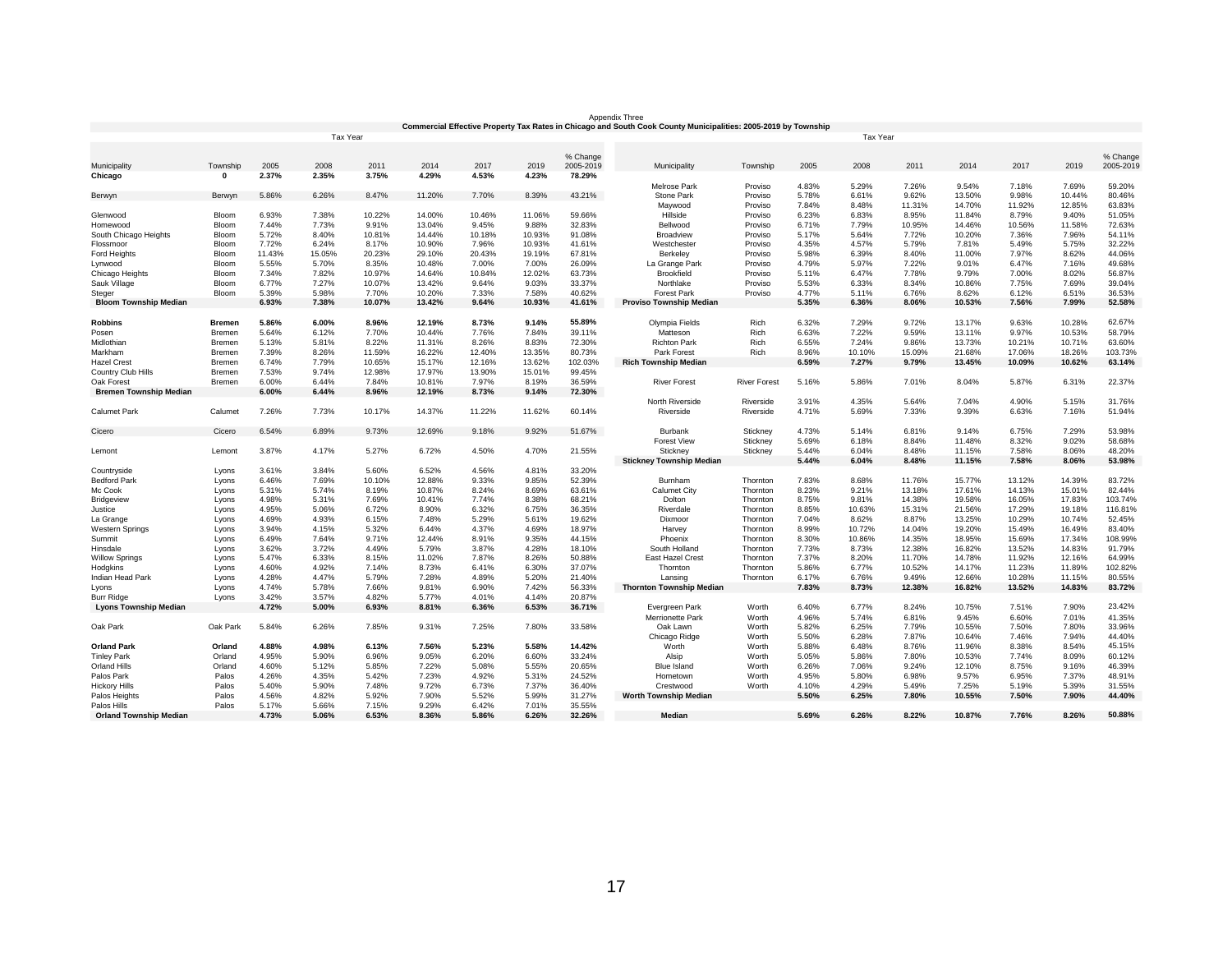#### Appendix Four

#### **Commercial Effective Property Tax Rates in Chicago and South Cook County Municipalities: 2005-2019 by Percentage Change, Highest to Lowest** Tax Year Tax Year

|                           |               |        |        |        |                                    |                      |        | % Change  |                         |                     |       |       |        |        |       |        | % Change  |
|---------------------------|---------------|--------|--------|--------|------------------------------------|----------------------|--------|-----------|-------------------------|---------------------|-------|-------|--------|--------|-------|--------|-----------|
| Municipality              | Township      | 2005   | 2008   | 2011   | 2014                               | 2017                 | 2019   | 2005-2019 | Municipality            | Township            | 2005  | 2008  | 2011   | 2014   | 2017  | 2019   | 2005-2019 |
| Riverdale                 | Thornton      | 8.85%  | 10.63% |        | 15.31% 21.56% 17.29%               |                      | 19.18% | 116.81%   | La Grange Park          | Proviso             | 4.79% | 5.97% | 7.22%  | 9.01%  | 6.47% | 7.16%  | 49.68%    |
| Phoenix                   | Thornton      | 8.30%  |        |        | 10.86% 14.35% 18.95% 15.69% 17.34% |                      |        | 108.99%   | Hometown                | Worth               | 4.95% | 5.80% | 6.98%  | 9.57%  | 6.95% | 7.37%  | 48.91%    |
| Dolton                    | Thornton      | 8.75%  | 9.81%  |        | 14.38% 19.58% 16.05% 17.83%        |                      |        | 103.74%   | Stickney                | Stickney            | 5.44% | 6.04% | 8.48%  | 11.15% | 7.58% | 8.06%  | 48.20%    |
| Park Forest               | Rich          | 8.96%  |        |        | 10.10% 15.09% 21.68% 17.06% 18.26% |                      |        | 103.73%   | <b>Blue Island</b>      | Worth               | 6.26% | 7.06% | 9.24%  | 12.10% | 8.75% | 9.16%  | 46.39%    |
| Thornton                  | Thornton      | 5.86%  | 6.77%  |        | 10.52% 14.17% 11.23% 11.89%        |                      |        | 102.82%   | Worth                   | Worth               | 5.88% | 6.48% | 8.76%  | 11.96% | 8.38% | 8.54%  | 45.15%    |
| <b>Hazel Crest</b>        | <b>Bremen</b> | 6.74%  | 7.79%  |        | 10.65% 15.17% 12.16% 13.62%        |                      |        | 102.03%   | Chicago Ridge           | Worth               | 5.50% | 6.28% | 7.87%  | 10.64% | 7.46% | 7.94%  | 44.40%    |
| <b>Country Club Hills</b> | <b>Bremen</b> | 7.53%  | 9.74%  |        | 12.98% 17.97% 13.90% 15.01%        |                      |        | 99.45%    | Summit                  | Lyons               | 6.49% | 7.64% | 9.71%  | 12.44% | 8.91% | 9.35%  | 44.15%    |
| South Holland             | Thornton      | 7.73%  | 8.73%  |        | 12.38% 16.82% 13.52% 14.83%        |                      |        | 91.79%    | Berkeley                | Proviso             | 5.98% | 6.39% | 8.40%  | 11.00% | 7.97% | 8.62%  | 44.06%    |
| South Chicago Heights     | <b>Bloom</b>  | 5.72%  | 8.40%  |        | 10.81% 14.44% 10.18% 10.93%        |                      |        | 91.08%    | Berwyn                  | Berwyn              | 5.86% | 6.26% | 8.47%  | 11.20% | 7.70% | 8.39%  | 43.21%    |
| Burnham                   | Thornton      | 7.83%  | 8.68%  |        | 11.76% 15.77% 13.12% 14.39%        |                      |        | 83.72%    | Flossmoor               | Bloom               | 7.72% | 6.24% | 8.17%  | 10.90% | 7.96% | 10.93% | 41.61%    |
| Harvey                    | Thornton      | 8.99%  | 10.72% |        | 14.04% 19.20%                      | 15.49% 16.49%        |        | 83.40%    | <b>Merrionette Park</b> | Worth               | 4.96% | 5.74% | 6.81%  | 9.45%  | 6.60% | 7.01%  | 41.35%    |
| <b>Calumet City</b>       | Thornton      | 8.23%  | 9.21%  |        | 13.18% 17.61% 14.13% 15.01%        |                      |        | 82.44%    | Steger                  | Bloom               | 5.39% | 5.98% | 7.70%  | 10.20% | 7.33% | 7.58%  | 40.62%    |
| Markham                   | <b>Bremen</b> | 7.39%  | 8.26%  |        | 11.59% 16.22% 12.40% 13.35%        |                      |        | 80.73%    | Posen                   | Bremen              | 5.64% | 6.12% | 7.70%  | 10.44% | 7.76% | 7.84%  | 39.11%    |
| Lansing                   | Thornton      | 6.17%  | 6.76%  | 9.49%  | 12.66%                             | 10.28% 11.15%        |        | 80.55%    | Northlake               | Proviso             | 5.53% | 6.33% | 8.34%  | 10.86% | 7.75% | 7.69%  | 39.04%    |
| <b>Stone Park</b>         | Proviso       | 5.78%  | 6.61%  | 9.62%  | 13.50%                             | 9.98%                | 10.44% | 80.46%    | Hodgkins                | Lyons               | 4.60% | 4.92% | 7.14%  | 8.73%  | 6.41% | 6.30%  | 37.07%    |
| Chicago                   |               | 2.37%  | 2.35%  | 3.75%  | 4.29%                              | 4.53%                | 4.23%  | 78.29%    | Oak Forest              | Bremen              | 6.00% | 6.44% | 7.84%  | 10.81% | 7.97% | 8.19%  | 36.59%    |
| Bellwood                  | Proviso       | 6.71%  | 7.79%  | 10.95% |                                    | 14.46% 10.56% 11.58% |        | 72.63%    | <b>Forest Park</b>      | Proviso             | 4.77% | 5.11% | 6.76%  | 8.62%  | 6.12% | 6.51%  | 36.53%    |
| Midlothian                | Bremen        | 5.13%  | 5.81%  | 8.22%  | 11.31%                             | 8.26%                | 8.83%  | 72.30%    | <b>Hickory Hills</b>    | Palos               | 5.40% | 5.90% | 7.48%  | 9.72%  | 6.73% | 7.37%  | 36.40%    |
| <b>Bridgeview</b>         | Lyons         | 4.98%  | 5.31%  | 7.69%  | 10.41%                             | 7.74%                | 8.38%  | 68.21%    | Justice                 | Lyons               | 4.95% | 5.06% | 6.72%  | 8.90%  | 6.32% | 6.75%  | 36.35%    |
| <b>Ford Heights</b>       | <b>Bloom</b>  | 11.43% | 15.05% |        | 20.23% 29.10% 20.43%               |                      | 19.19% | 67.81%    | Palos Hills             | Palos               | 5.17% | 5.66% | 7.15%  | 9.29%  | 6.42% | 7.01%  | 35.55%    |
| East Hazel Crest          | Thornton      | 7.37%  | 8.20%  |        | 11.70% 14.78% 11.92% 12.16%        |                      |        | 64.99%    | Oak Lawn                | Worth               | 5.82% | 6.25% | 7.79%  | 10.55% | 7.50% | 7.80%  | 33.96%    |
| Maywood                   | Proviso       | 7.84%  | 8.48%  |        | 11.31% 14.70% 11.92% 12.85%        |                      |        | 63.83%    | Oak Park                | Oak Park            | 5.84% | 6.26% | 7.85%  | 9.31%  | 7.25% | 7.80%  | 33.58%    |
| Chicago Heights           | <b>Bloom</b>  | 7.34%  | 7.82%  |        | 10.97% 14.64%                      | 10.84%               | 12.02% | 63.73%    | Sauk Village            | Bloom               | 6.77% | 7.27% | 10.07% | 13.42% | 9.64% | 9.03%  | 33.37%    |
| Mc Cook                   | Lyons         | 5.31%  | 5.74%  | 8.19%  | 10.87%                             | 8.24%                | 8.69%  | 63.61%    | <b>Tinley Park</b>      | Orland              | 4.95% | 5.90% | 6.96%  | 9.05%  | 6.20% | 6.60%  | 33.24%    |
| <b>Richton Park</b>       | Rich          | 6.55%  | 7.24%  | 9.86%  | 13.73% 10.21% 10.71%               |                      |        | 63.60%    | Countryside             | Lyons               | 3.61% | 3.84% | 5.60%  | 6.52%  | 4.56% | 4.81%  | 33.20%    |
| Olympia Fields            | Rich          | 6.32%  | 7.29%  | 9.72%  | 13.17%                             | 9.63%                | 10.28% | 62.67%    | Homewood                | <b>Bloom</b>        | 7.44% | 7.73% | 9.91%  | 13.04% | 9.45% | 9.88%  | 32.83%    |
| <b>Calumet Park</b>       | Calumet       | 7.26%  | 7.73%  |        | 10.17% 14.37% 11.22% 11.62%        |                      |        | 60.14%    | Westchester             | Proviso             | 4.35% | 4.57% | 5.79%  | 7.81%  | 5.49% | 5.75%  | 32.22%    |
| Alsip                     | Worth         | 5.05%  | 5.86%  | 7.80%  | 10.53% 7.74%                       |                      | 8.09%  | 60.12%    | North Riverside         | Riverside           | 3.91% | 4.35% | 5.64%  | 7.04%  | 4.90% | 5.15%  | 31.76%    |
| Glenwood                  | <b>Bloom</b>  | 6.93%  | 7.38%  | 10.22% | 14.00%                             | 10.46%               | 11.06% | 59.66%    | Crestwood               | Worth               | 4.10% | 4.29% | 5.49%  | 7.25%  | 5.19% | 5.39%  | 31.55%    |
| <b>Melrose Park</b>       | Proviso       | 4.83%  | 5.29%  | 7.26%  | 9.54%                              | 7.18%                | 7.69%  | 59.20%    | Palos Heights           | Palos               | 4.56% | 4.82% | 5.92%  | 7.90%  | 5.52% | 5.99%  | 31.27%    |
| Matteson                  | Rich          | 6.63%  | 7.22%  | 9.59%  | 13.11%                             | 9.97%                | 10.53% | 58.79%    | Lynwood                 | Bloom               | 5.55% | 5.70% | 8.35%  | 10.48% | 7.00% | 7.00%  | 26.09%    |
| <b>Forest View</b>        | Stickney      | 5.69%  | 6.18%  | 8.84%  | 11.48%                             | 8.32%                | 9.02%  | 58.68%    | Palos Park              | Palos               | 4.26% | 4.35% | 5.42%  | 7.23%  | 4.92% | 5.31%  | 24.52%    |
| <b>Brookfield</b>         | Proviso       | 5.11%  | 6.47%  | 7.78%  | 9.79%                              | 7.00%                | 8.02%  | 56.87%    | Evergreen Park          | Worth               | 6.40% | 6.77% | 8.24%  | 10.75% | 7.51% | 7.90%  | 23.42%    |
| Lyons                     | Lyons         | 4.74%  | 5.78%  | 7.66%  | 9.81%                              | 6.90%                | 7.42%  | 56.33%    | <b>River Forest</b>     | <b>River Forest</b> | 5.16% | 5.86% | 7.01%  | 8.04%  | 5.87% | 6.31%  | 22.37%    |
| Robbins                   | <b>Bremen</b> | 5.86%  | 6.00%  | 8.96%  | 12.19%                             | 8.73%                | 9.14%  | 55.89%    | Lemont                  | Lemont              | 3.87% | 4.17% | 5.27%  | 6.72%  | 4.50% | 4.70%  | 21.55%    |
| <b>Broadview</b>          | Proviso       | 5.17%  | 5.64%  | 7.72%  | 10.20%                             | 7.36%                | 7.96%  | 54.11%    | Indian Head Park        | Lyons               | 4.28% | 4.47% | 5.79%  | 7.28%  | 4.89% | 5.20%  | 21.40%    |
| <b>Burbank</b>            | Stickney      | 4.73%  | 5.14%  | 6.81%  | 9.14%                              | 6.75%                | 7.29%  | 53.98%    | <b>Burr Ridge</b>       | Lyons               | 3.42% | 3.57% | 4.82%  | 5.77%  | 4.01% | 4.14%  | 20.87%    |
| Dixmoor                   | Thornton      | 7.04%  | 8.62%  | 8.87%  |                                    | 13.25% 10.29%        | 10.74% | 52.45%    | <b>Orland Hills</b>     | Orland              | 4.60% | 5.12% | 5.85%  | 7.22%  | 5.08% | 5.55%  | 20.65%    |
| <b>Bedford Park</b>       | Lyons         | 6.46%  | 7.69%  |        | 10.10% 12.88%                      | 9.33%                | 9.85%  | 52.39%    | La Grange               | Lyons               | 4.69% | 4.93% | 6.15%  | 7.48%  | 5.29% | 5.61%  | 19.62%    |
| Riverside                 | Riverside     | 4.71%  | 5.69%  | 7.33%  | 9.39%                              | 6.63%                | 7.16%  | 51.94%    | <b>Western Springs</b>  | Lyons               | 3.94% | 4.15% | 5.32%  | 6.44%  | 4.37% | 4.69%  | 18.97%    |
| Cicero                    | Cicero        | 6.54%  | 6.89%  | 9.73%  | 12.69%                             | 9.18%                | 9.92%  | 51.67%    | Hinsdale                | Lyons               | 3.62% | 3.72% | 4.49%  | 5.79%  | 3.87% | 4.28%  | 18.10%    |
| Hillside                  | Proviso       | 6.23%  | 6.83%  | 8.95%  | 11.84%                             | 8.79%                | 9.40%  | 51.05%    | <b>Orland Park</b>      | Orland              | 4.88% | 4.98% | 6.13%  | 7.56%  | 5.23% | 5.58%  | 14.42%    |
| <b>Willow Springs</b>     | Lyons         | 5.47%  | 6.33%  | 8.15%  | 11.02%                             | 7.87%                | 8.26%  | 50.88%    | Median                  |                     | 5.69% | 6.26% | 8.22%  | 10.87% | 7.76% | 8.26%  | 50.88%    |
|                           |               |        |        |        |                                    |                      |        |           |                         |                     |       |       |        |        |       |        |           |